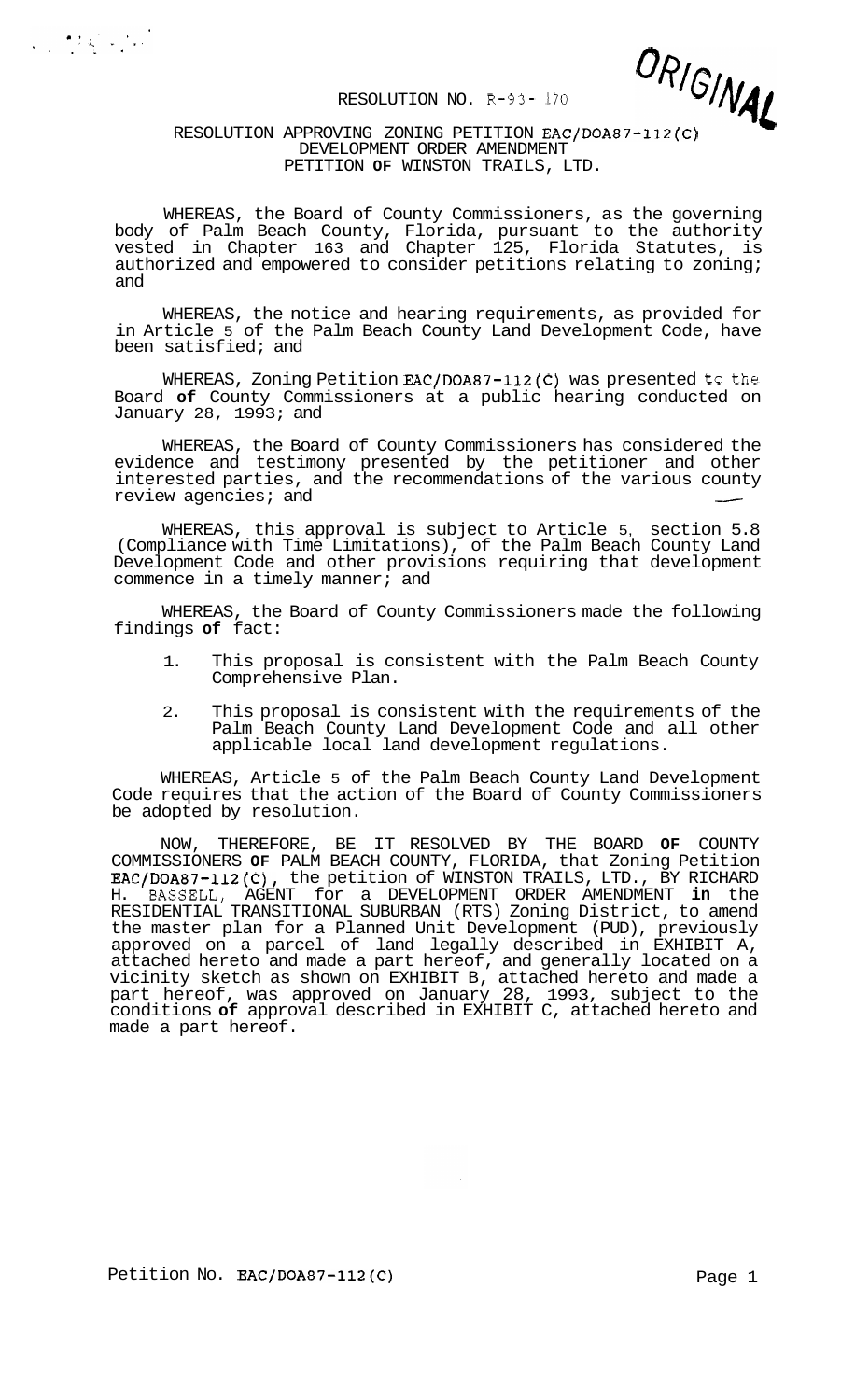Commissioner Roberts moved for the approval **of** the Resolution.

The motion was seconded by Commissioner Foster and, upon being put to a vote, the vote was as follows:

| Mary McCarty, Chair | $Aye$<br>$Aye$ |
|---------------------|----------------|
| Burt Aaronson       |                |
| Ken Foster          | Aye            |
| Maude Ford Lee      | Aye            |
| Karen T. Marcus     | Aye            |
| Warren Newell       | Absent         |
| Carol A. Roberts    | Aye            |

The Chair thereupon declared that the resolution was duly passed and adopted this 28th day **of** January, 1993.

APPROVED AS TO FORM AND LEGAL SUFFICIENCY

PALM BEACH COUNTY, FLORIDA BY ITS BOARD OF COUNTY COMMISSIONERS

 $BY: 4$ lululu COUNTY ATTORNEY

.. .. ... DOROTHY H. WILKEN, CLERK  $\texttt{BV}: \quad \text{DivC-IV}$ .  $\text{BVC} \quad \text{S}$  $\mathcal{L}(\gamma)$ BY: Anderson  $\sigma$  : : : 0.3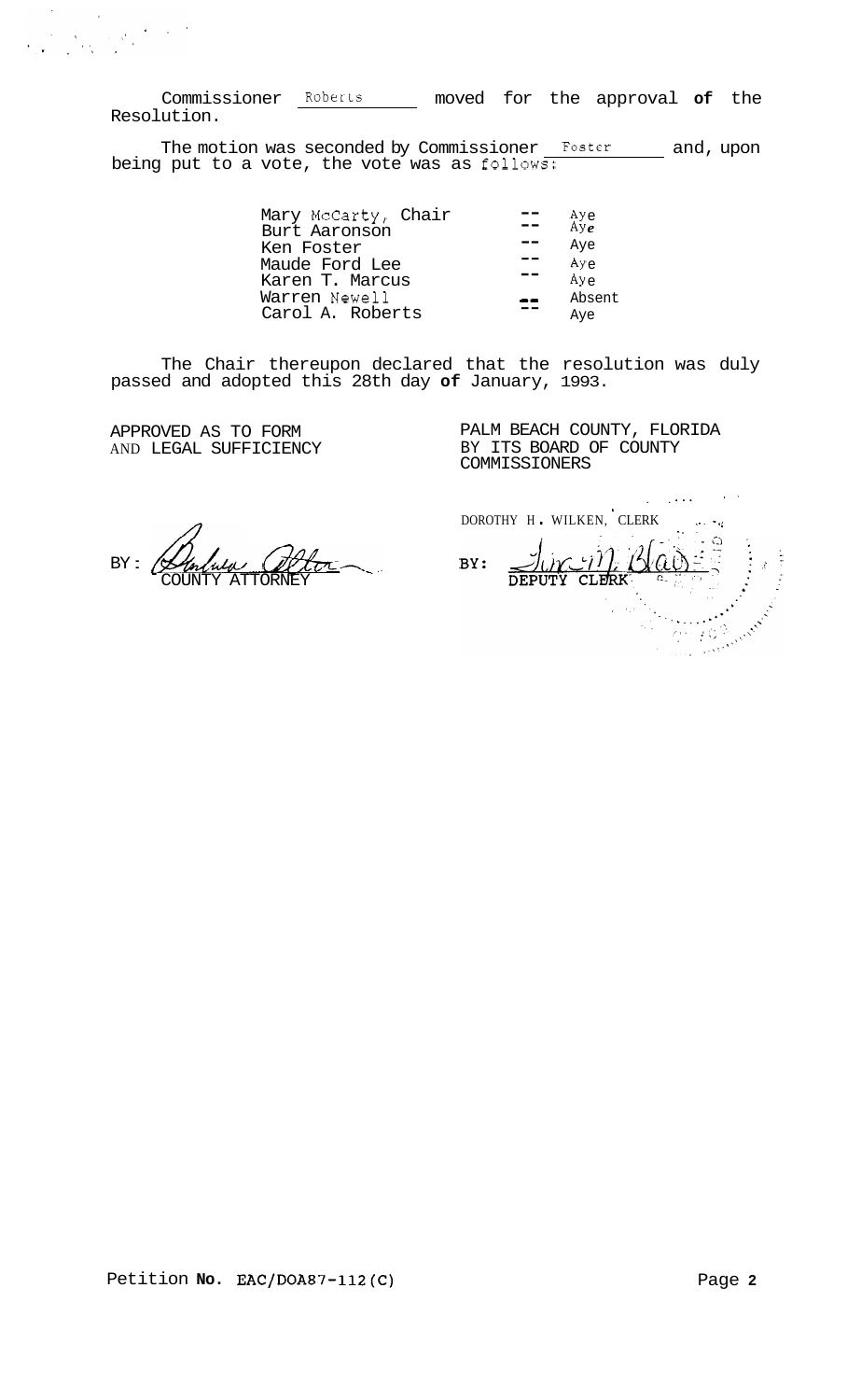### **EXHIBIT A**

### **LEGAL DESCRIPTION**

# DESCRIPTION - PARCEL 1

PARCEL "A"

 $\label{eq:2} \begin{split} \frac{d}{dt} &\leq \frac{1}{2}\sum_{\mathbf{k},\mathbf{k}}\left(\frac{d}{dt}\right)^2\left(\frac{d}{dt}\right)^2\left(\frac{d}{dt}\right)^2\left(\frac{d}{dt}\right)^2\\ &\leq \frac{1}{2}\sum_{\mathbf{k},\mathbf{k}}\left(\frac{d}{dt}\right)^2\left(\frac{d}{dt}\right)^2\left(\frac{d}{dt}\right)^2\left(\frac{d}{dt}\right)^2\left(\frac{d}{dt}\right)^2\left(\frac{d}{dt}\right)^2. \end{split}$ 

A portion of the West one-half (W 1/2) of Section 2, Township 45<br>South, Range 42 East, Palm Beach County, Florida lying West of<br>the Lake Worth Drainage District E-3 Canal, LESS the Northeast<br>one-quarter (NE 1/4) of the Nor Northwest one-quarter (NE 1/4) of the Southest one-quarter (SE 1/4) of the Southest one-quarter (SE 1/4) of the Southest one-quarter (SE 1/4) of said Section 2, AND LESS the Southwest one-quarter (SW 1/4) of said Section

Commencing at the Southwest corner of the Southeast one-quarter<br>(SE 1/4) of said Section 3; thence North 19'17'05" East along the<br>South line of said Section 3, a distance of 40.00 feet; thence<br>North 00'47'13" West along a said Section 3, a distance of 226.84 feet; thence North 89'12'47"<br>Zast, a distance of 9.02 feet to the POINT OF BEGINNING of this sast, a distance of 218.14 feet thence of 2018.<br>East, a distance of 9.03 feet to the POINT OF BECINNING of this<br>description; thence Northerly along the Easterly Right-of-Way<br>dina of Jog Road as recorded in Official Record feet of the Northeast one-quarter (N.E. 1/4) of said Section 3, said point being on the arc of a curve concave to the Southwest

**Petition No. EAC/DOA87-112(C) Page 3**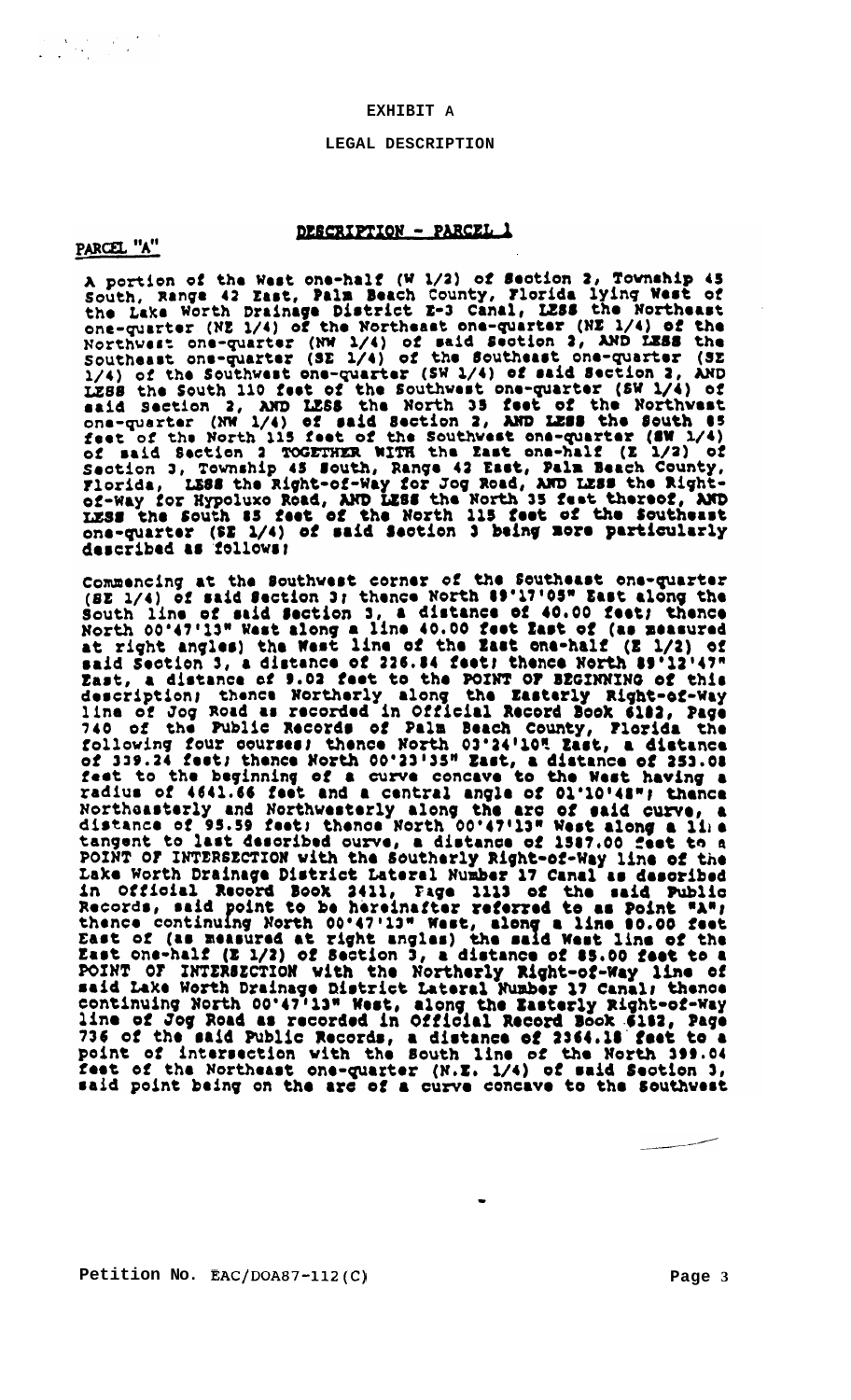having a radius of 1697.02 feet and a central angle of 01'25'18",<br>at which point the radius bears South 89'10'48" West; thence<br>Northerly along the Zasterly Right-of-Way line of Jog Road as<br>recorded in Official Record Book thead curve, a distance of 42.11 feet; thence North 01'39'05"<br>Nearthed curve, a distance of 42.11 feet; thence North 01'39'05"<br>Near along a line non-tangent to last described curve, a distance<br>of 187.39 feet to a point on described curve, a distance of 42.11 feet; thence North 01'39'05" thence North 89'24'10" East continuing along the said Southerly High the said Southern Rushar is Canal, same line also being 35.00 feet South of the North Internal Rushar is Canal, same line also being 35.00 feet South of or INTERSECTION with the Northerly Right-of-Way Line of Hypoluxo<br>Road as recorded in Official Record Book 6182, Page 744 of the<br>said Public Records: thence North 89'00'34" West along the said<br>Northerly Bight-of-Way Time of Northerly Right-of-Way Line of Hypoluxo Road, same line also<br>being 110.00 feet North of (as measured at right angles) and<br>parallel with the South line of the Southwest one-guarter (2W

**Petition No. EAC/DOA87-112(C)** 

**Page 4**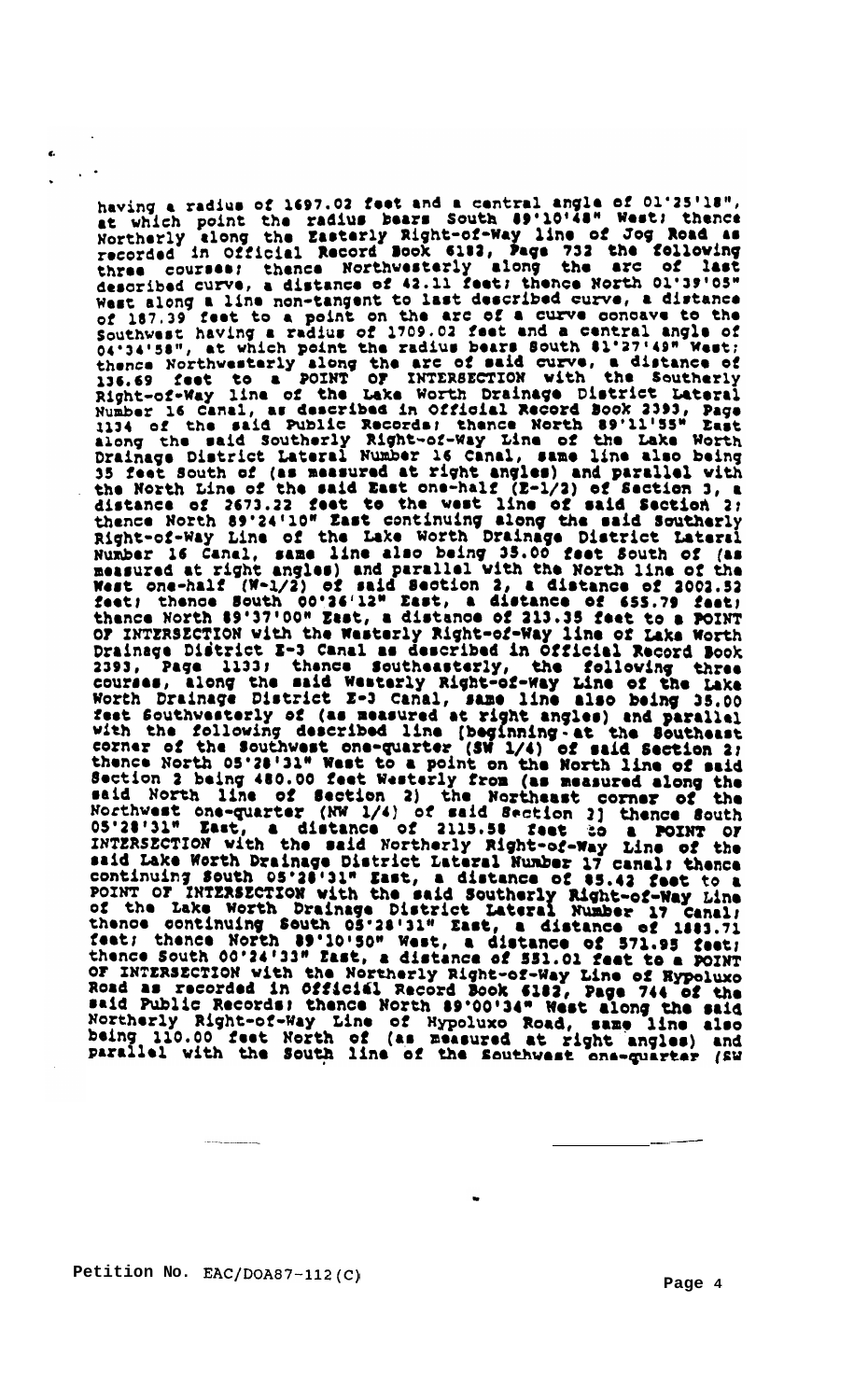1/4) of said Section 2, a distance of 1998.26 feet; to a POINT<br>of INTERSECTION with the East Line of said Section 3; thence<br>continuing along the said Northerly Right-of-Way line of Nypoluxo<br>Road the following four courses; distance of 1697.83 feet; thence North 86'31'38" west, a distance<br>of 500.52 feet to a point on the arc of a curve concave to the<br>South having a radius of 10,076.00 feet and a central angle of<br>02'21'04", at which point the distance of 58.51 feet to the POINT OF BEGINNING.

 $\pmb{\eta}$ 

LESS the following described 85 foot Right-of-Way for the Lake<br>Worth Drainage District Lateral Number 17 Canal, BEGINNING at<br>beforementioned Point "A"; thence North 00'47'13" West, a beforementioned Point "A"; thence North 00'47'13" West, a<br>distance of \$5.00 feet; thence North 89'14'14" East along the<br>said Northerly Right-of-Way Line for the Lake Worth Drainage<br>point of (as measured at right angles) an 05'28'31" East, along said Westerly Right-of-Way Line of the Lake<br>Worth Drainage District E-3 Canal, a distance of 85.42 feet to a<br>POINT OF INTERSECTION with the said Southerly Right-of-Way Line<br>of the Lake Worth Drainage or the Lake worth Drainage District Lateral Number 17 Canal;<br>thence North 89'46'25" West along the said Southerly Right-of-Way<br>Line of the Lake Worth Drainage District Lateral Number 17 Canal,<br>a distance of 2406.69 feet to of 2631.21 feet to beforementioned Point "A" and the POINT OF BEGINNING.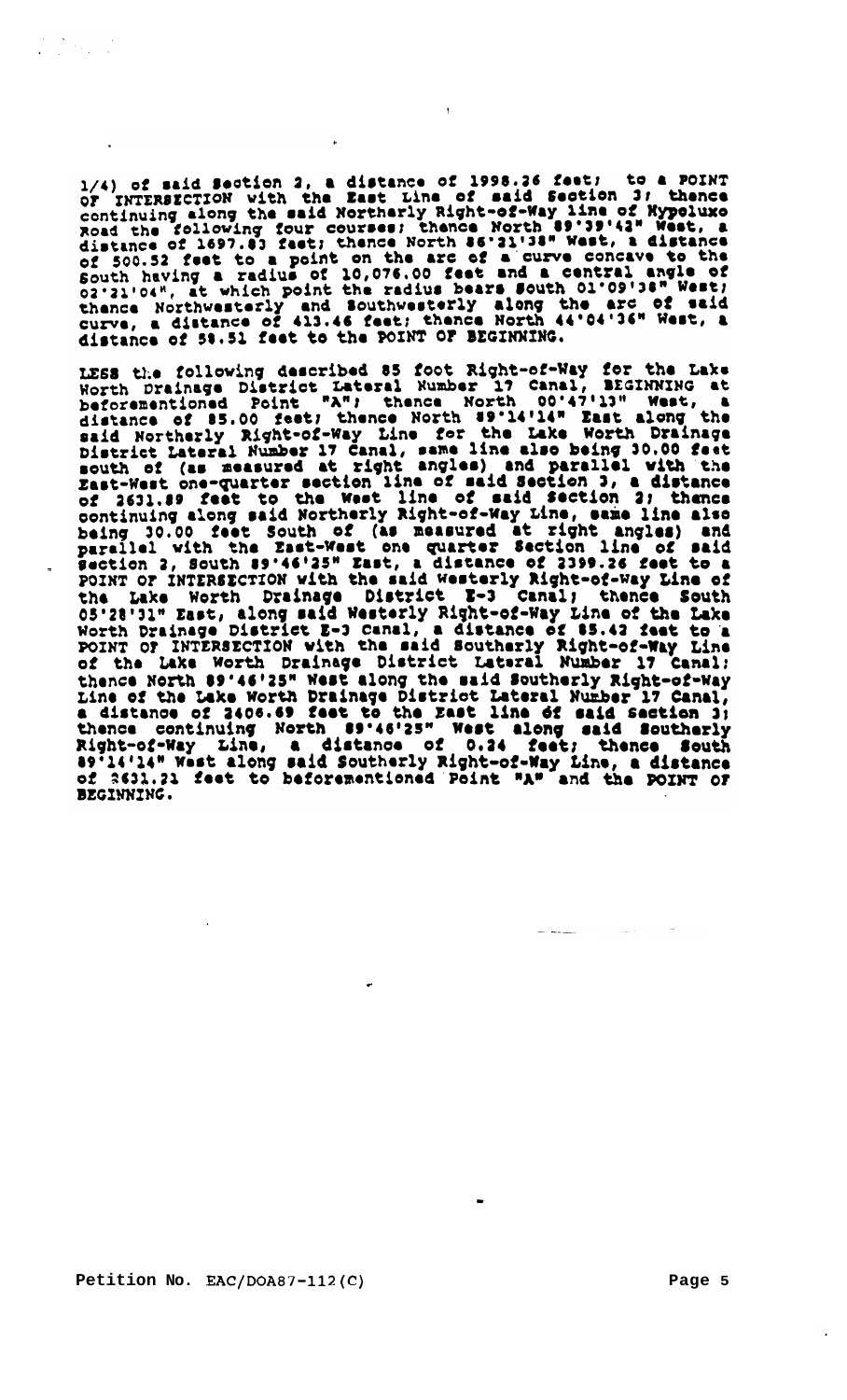# DESCRIPTION - PARCEL 2

..

 $\label{eq:2} \frac{1}{2} \left( \frac{1}{2} \sum_{i=1}^n \frac{1}{2} \sum_{j=1}^n \frac{1}{2} \sum_{j=1}^n \frac{1}{2} \sum_{j=1}^n \frac{1}{2} \sum_{j=1}^n \frac{1}{2} \sum_{j=1}^n \frac{1}{2} \sum_{j=1}^n \frac{1}{2} \sum_{j=1}^n \frac{1}{2} \sum_{j=1}^n \frac{1}{2} \sum_{j=1}^n \frac{1}{2} \sum_{j=1}^n \frac{1}{2} \sum_{j=1}^n \frac{1}{2} \sum_{j$ 

DESCRIPTION - PARCEL 2<br>
Northeast one-quarter (82 1/4) of the<br>
Northeast one-quarter (NE 1/4) of the Northwest one-quarter (NW<br>
1/4) and that portion of the Southeast one-quarter (SE 1/4) of<br>
the Northwest one-quarter (NW

described as rollows)<br>Commencing at the Northeast corner of said Section 2; thence<br>South 00'19'58" East along the East line of said Section 3, a<br>distance of 20.00 feet to the POINT OF BEGINNING of this<br>description; thence sy.46.25" West, along the South line of the Northwest one-quarter<br>(NW 1/4) of said Section 2, a distance of 169.69 feet to the<br>Zasterly Right-of-Way Line of the Lake Worth Drainage District<br>E-3 Canal as described in Offici  $\bar{x}$ -3 Canal as described in Official Record Book 23933, Page 1133 of the said Public Records; thence North 05'28'31" West along the raid fasterly Right-of-Way Line of Lake Worth Drainage District to reasure a line also

Petition No. EAC/DOA87-112(C) Page 6

 $\ddots$ 

 $\ddot{\psi}$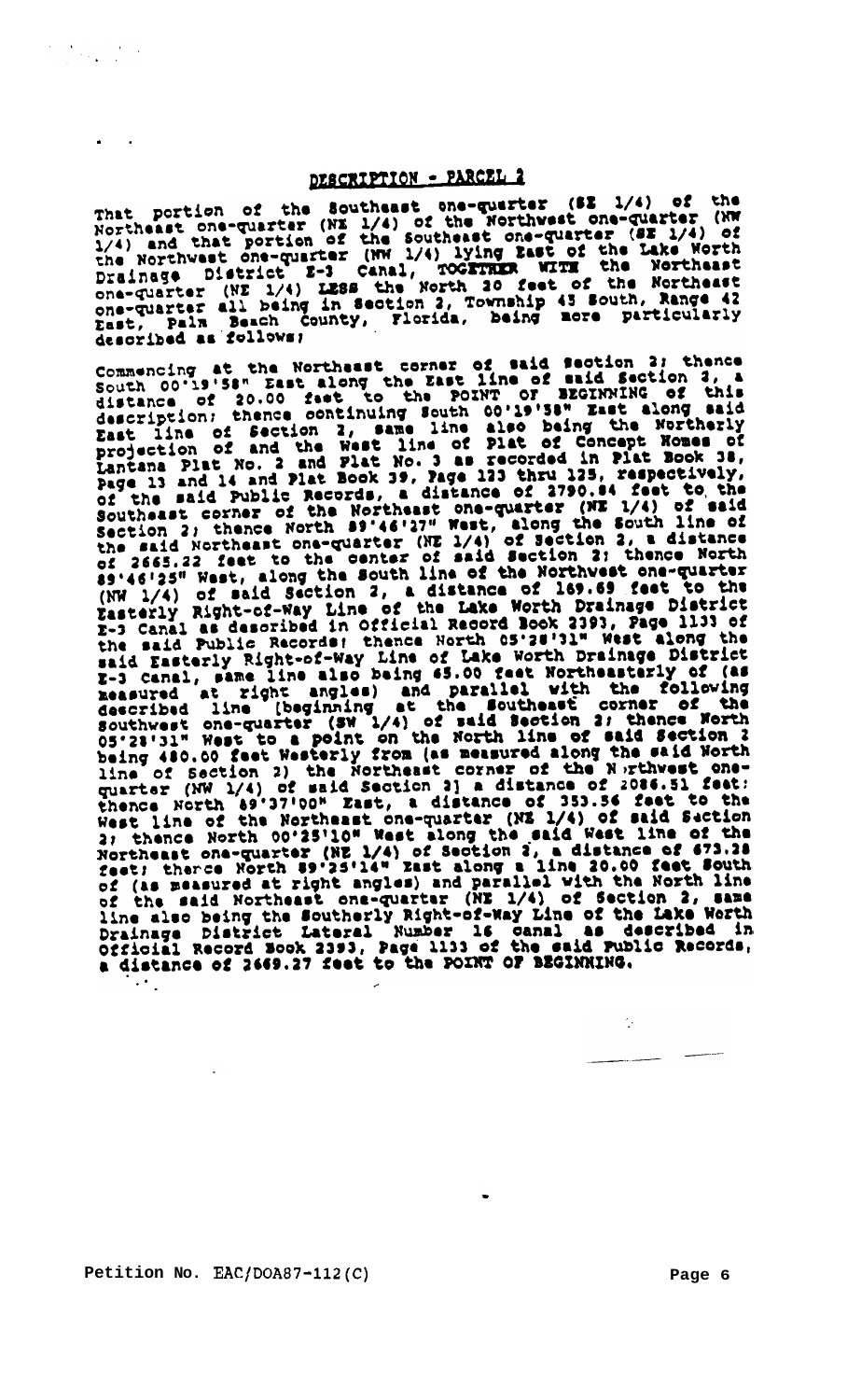# DESCRIPTION - PARCEL 1

Lot One and that portion of Lot Two lying East of the Lake Worth<br>Drainage District 2-3 Canal in Tract 38 of the "Mistus" between<br>Townships 44 and 45 South, Range 42 East also known as Township<br>44-1/2 South, Range 42 East,

nore particularly described as follows:<br>
Commencing at the Northeast Corner of said Lot One, Hiatus Tract<br>
Commencing at the South as being the Southeast corner of Section 35,<br>
19, same point also being the South Delm Beac angles) and parallel with the South Line of said Lot One, Riatus<br>angles) and parallel with the South Line of said Lot One, Riatus<br>Tract 38, a distance of 2670.66 feet crossing into said Lot Two,<br>Hiatus Tract 38; thence con to a POINT OF INTERSECTION with the Essterly Right-of-way line of<br>Lake Worth Drainage District 2-3 Canal as described in Official<br>Record Book 2411, Page 1114 of the said Public Records; thence<br>North 03'20'59" West along th note Worth Drainage District E-3 Canal same line also being 65.00<br>Lake Worth Drainage District E-3 Canal same line also being 65.00<br>fast Easterly of (as measured at right angles) and parallel with<br>the following described l parallel with the North line of said Lot One Miatus Tract 38, a<br>distance of 2620.32 feet; thence South 88'28'57" East along the<br>proposed said Southerly Right-of-Way line of Lantana Road, a<br>distance of 45.31 feet to the POI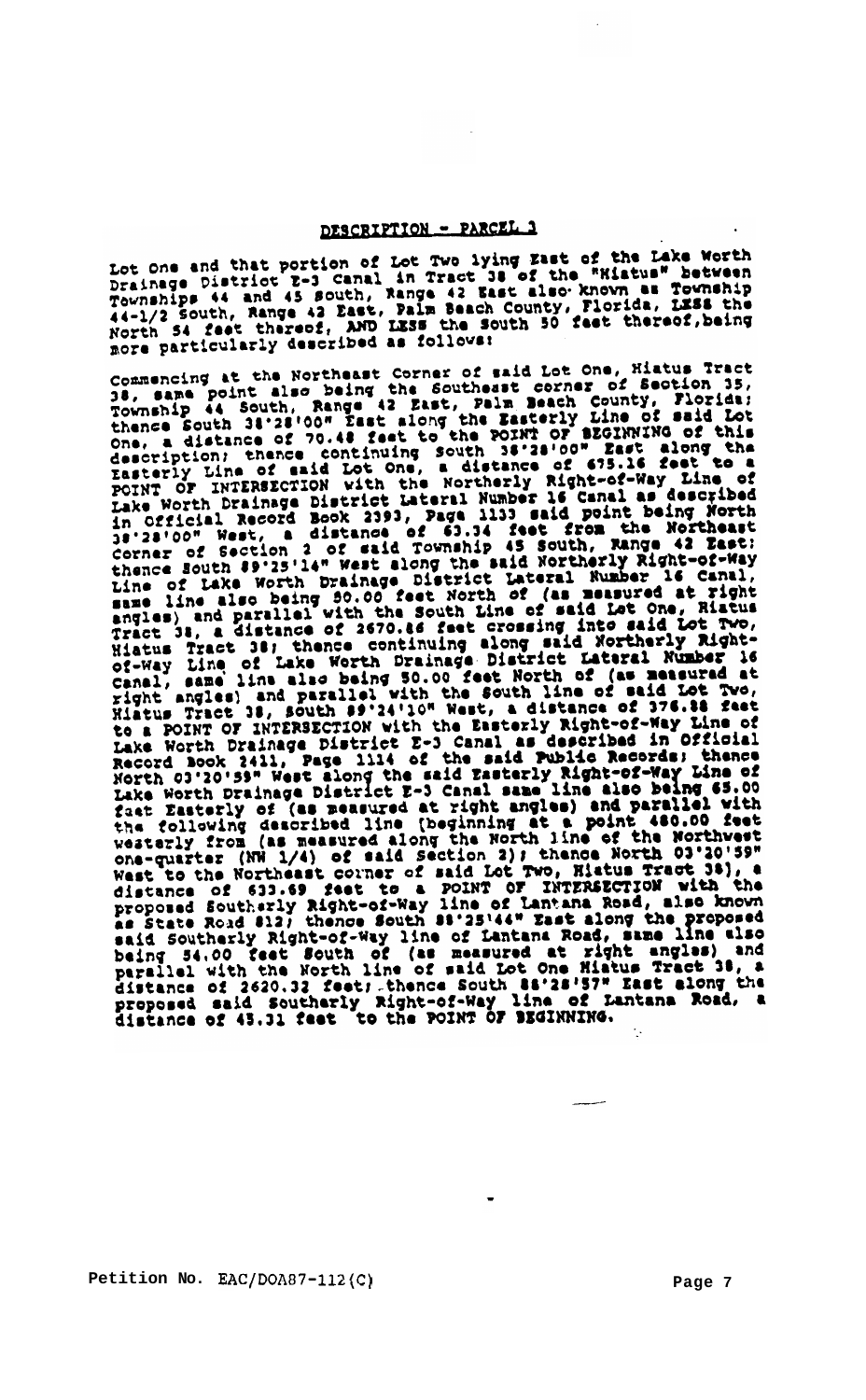# PARCEL "B"

 $\ddot{\phantom{a}}$ 

Ine easement interest for vehicular and pedestrian ingress and **egrees** as created in **and pursuant to the** tenus **and** conditions **set forth** in the **Access**  Easement and recorded in **Off** iclal **Record Book 6131, pase 1397** of **the** Public **Records of Palm Beach** County, **Florida** mer **the** following described property:

 $\sim 10^{12}$ 

# **Pescription**

**<sup>A</sup>parcel of** Land lying **in** Lot *1* , Hiatus nact **38, Town8hip** *Gb-1/2* **South, Range** *42* **Fast,** *md* in Section *2,* **Tovnrhip** *45* **South,** *R.nge <sup>42</sup>*East, **be**more particularly described **as** follows:

Commancing at the Northeast **corner** of the Borthwest One-Que **(NW** *1/4)* **of** said Section *2;* **thence** North **35** *29'* **13"** West along **the West** line **of** said Lat 1, **a** distance of **60.97 fwt; thence**  North 89 24' 46" East along a line 50.00 feet North of and parallel<br>VIT) at neasured at right angles to, the South line of said Lot **vu i** *at* measured at right angles to, the South line of said Ld 1, a distance of 680.04 feet to the Point of Beginning; thence North 89  $24'$  46" Eart, continuing along said parallel line, a **distance of 75.00** feet; thence **South 00** 35' 14" East, **a** distance of 70.00 feet; thence South  $89$   $24'$   $46''$  West **along a** line  $20.00$  feet of 70.00 feet; thence South 89 24' 45" West along a line 20.00 fe<br>South of and parallel with, as measured at right argles to, the South line **of** raid lot *1,* **a** distance of **73.00** feet; **thence North**  *<sup>00</sup>***35'** *14"* West, distance **of 70.00** foet to the **Point of** &ginning.

**Said lands lying in Palm Beach County, Florida:**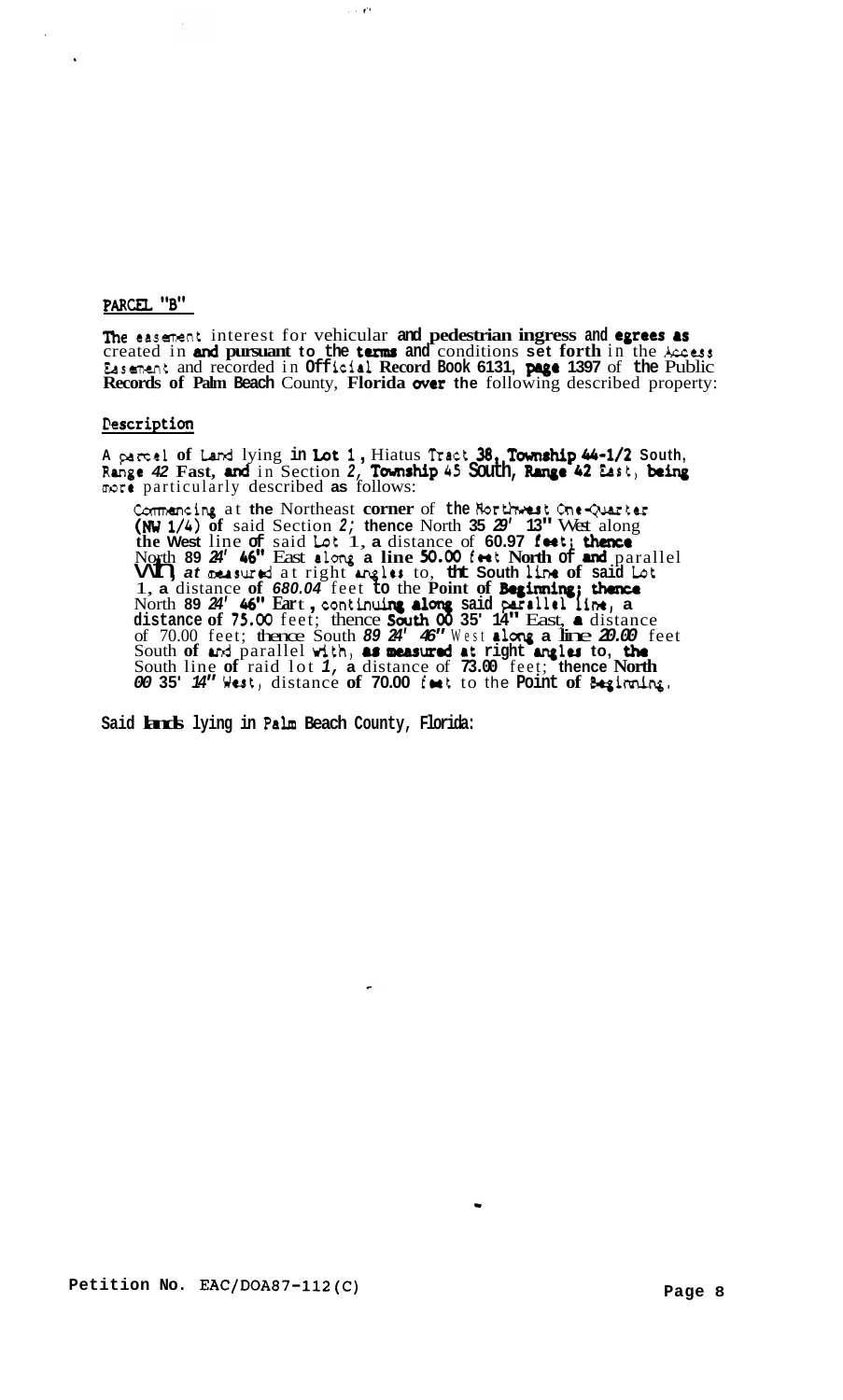AND INCLUDING THE FOLLOWING DESCRIBED PARCEL CONVEYED BY THE LAKE WORTH DRAINAGE **DISTRICT** TD **JOSHUA A.** MUSS, **as** Trustee **under** Land **Trust** Agreanent dated *March* 8, 1989 in **Quit-Claim Deed** recorded in **O.R. Book** *6840,* **Page 380,** Public Records **of Palm** Beach County, Florida:

**LAND** OESRIPTION: **L- <sup>17</sup>**CANAL VACATION **A** PORTION **OF** THE SOUTH,'.ONE-HALF **(S 1/21 OF** SECTIONS **2** AND **3,** TOWNSHIP **45**  SOUTH, RANGE **42** EAST, PALM BEACH COUNTY, FLORIDA, BEING BOUNOED **AS** FOLLOWS:

ON **THE** WEST **By:** 

HALF (€ **1/2) OF** SAID SECTION 3; ' A LINE **40.00** FEET EAST **QF** AND PARALLEL WITH THE WEST LINE **OF** THE EAST ONE-

**ON** THE NORTH **BY:** 

**A LINE** *30.00* FEET.'.SOUTH **OF** AND PARALLEL WITH THE NORTH LINE OF THE SOUTHEAST ONE-QUARTER (SE **1/4)** OF SAID SECTION **3,** AND THE NORTH LINE **OF'.XHE** SOUTHWEST ONE-QUARTER (SW **1/4) OF** SAID SECTION. **2;** *<sup>2</sup>*

# QN **THE** EAST BY:

THE WESTERLY RIGHT-OF-WAY LINE OF THE LAKE **WORTH** DRAINAGE DISTRICT "E-3 CANAL", **AS** RECORDED IN OFFICIAL RECORDS BOOK 2393, **PAGE 1133 OF** THE PUBLIC R.ECORDS **OF** PALM BEACH COUNTY, FLORIDA, SAID LINE BEING **35.00** FEET WEST OF AND PARALLEL WITH, AS MEASURED AT RIGHT ANGLES TO, A LINE CONNECTING THE SOUTH<br>QUARTER CORNER OF SAID SECTION 2 TO A POINT ON THE NORTH LINE OF THE NORTH-<br>WEST ONE-QUARTER (NW 1/4) OF SAID SECTION 2, (SAID POINT BEING 480.00 F **WEST OF THE** NORTH QUARTER CORNER **OF** SAID SECTION **2);** 

# **ON** THE **SOUTH** *ey:*

**A** LINE **115 .OO** FEET **SOUTH OF** AND PARALLEL WITH THE NORTH LINE OF **THE** SOUTHWEST ONE-QUARTER (SW **1/4)** OF SAID SECTION **2 AND THE** NORTH LINE **OF THE** SOUTHEAST ONE-QUARTER (SE **1/4) OF** SA10 SECTION 3.

**J** 

**SAID** LANDS **LYING IN** PALM BEACH COUNTY, CONTAINING **9.9022** ACRES, **MORE OR LESS.**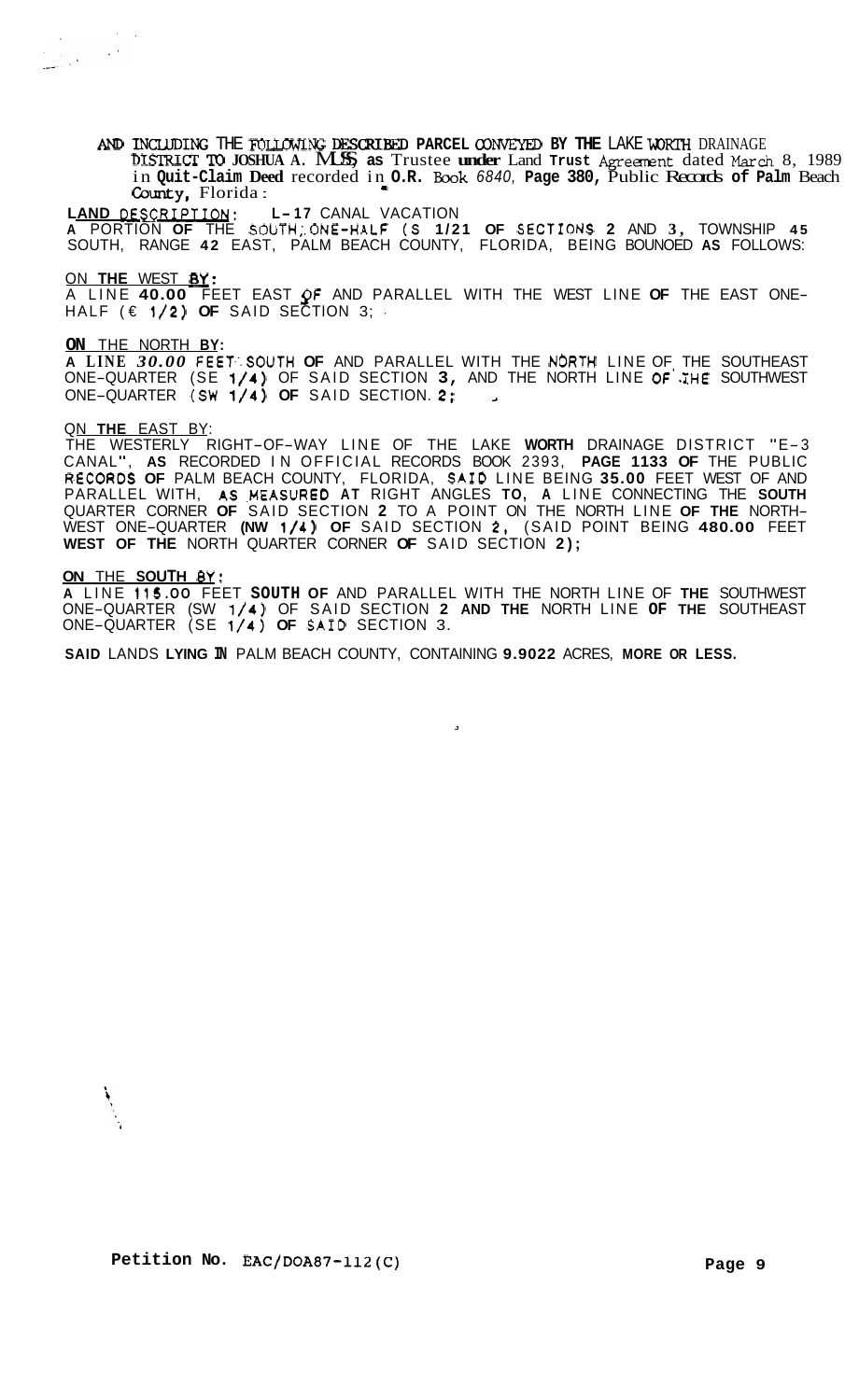*AND* EXCLUDING TKE **FouIgwzNG DESCRIBED** PARCEL *CONVEYED* **BY JOSHUA A.** MUSS, **as Trus1:ee**  under Land Trust Agreement dated March 8, 1989 to the LAKE WORTH DRAINAGE DISTRICT **in Quit-Claim Deed** recorded in **O.R. Book** *6840,* **Page 382,** Public Rear& **of Pidm**  Beach County, Florida.

# LAND **DESCRIPTION:**

**<sup>A</sup>**PORTION **OF** SECTION **2,** TOWNSHIP **45** SOUTH, RANGE **42** EAST, P1,LM **BEAC**  COUNTY, FLORIDA0 MORE PARTICULARLY **DESCRIBE0** AS FOLLOWSt

COLWENCING AT THE NORTHWEST **CORNER OF** SAID SECT! ON **21** THENCE **ALONG** THE NORTH LINE **OF** SAID SECTION **20** NORTH **89O24'02"** EAST, **2002\*SS FEE1'1 THENCE**  SOUTH *0O026'3O''* EAST, **689.99 FEETI** THENCE NORTH **89'37'18"** EAST, **202.24 FEET TO THE POINT OF** BEGINNING (\*I **11 THENCE** CONTINUE NORTH **89'37'18" EAST, 10.04 FEET TO A** POINT ON **THE** WESTERLY RIGHT-OF-WAY LIN€ **OF THE** LAKE **WORTH**  DRAINACE DISTRICT (L.W.0.0.) **E- 3** CANAL AS RECORDED **IN** OfFIClAL RECCRDS **BOOK 2393 AT PAGE I I33 OF** THE PUBLIC **RECORDS OF PALM** 6EACH COUNTY, **FLORlOAt**  THENCE ALONG SAID RICHT-OF-WAY- LINE, SOUTH **05'28'48'** EAST, **4084.48** FEET, THENCE NORTH **89O1 I 'IO" WEST, 10.06 FEETI** THENCE **ALONG A** LINE **PARALLEL** WITH AND **10.00** FEET WESTERLY **OF,** AS MASUREO AT RIGHT ANGLES TO, SAID **WEST€RLY**  RIGHT-OF-WAY LINE, NORTH **05'28'48" WSTI 4084.21** FEET TO THE POINT **OF**  BEGINNING.

# TOGETHER WITH:

**A** PORTION **OF** SAID SECTION **2 MORE** PARTICULARLY DESCRIBED **AS FOLLOWS1** 

COMMENCING AT THE NORTHWEST CORNER **OF SAfO** SECTION **21** THENCE A-ONG THE NORTH LINE **OF** SAID SECTION **2,** NORTH **89.24'02** EAST, *2002.55* **FEETI** THENCE SOUTH 00' **26'30"** EAST, **689.99 FEET:** THENCE **NORTH 89'37'18"** EASTJ **313.67 FEET TO** THE POINT **OF** BEGINNING(\*21r ON THE EASTERLY RIGHT-OF-WAY **LINE OF SAID L.W.D.D. E-3 CANAL**, THENCE CONTINUE NORTH **89'37'18" EAST, 10.04** FEET;<br>THENCE ALONG A LINE PARALLEL WITH AND 10.00 FEET EASTERLY OF, AS MEASURED THENCE **ALONG A** LINE **PARALLEL** WITH AND **10.00 FEET** EASTERLY **OF0** AS IAEASURED SAID EASTERLY RIGHT-OF-WAY LINE, SOUTH 05'28'41 FAST, *2087.37* FEET **TO** A POINT **ON** THE SOUTH LINE **OF** THE NORTHWEST ONE-OUARTER **(N.W. 1/41 OF** SAID SECTION **2;** THENCE ALONG SAID SOUTH LINEJ NORTH **8!)'46'48"**  ALONG SAID EASTERLY **RIGHT-OF-WAY** LINE, **NORTH 05'28'48" WEST,** *2087.26* FEET **WEST, 10.05** FEET **TO** A POINT **ON** SAID EASTERLY RIGHT-OF-WAY LINE; THENCE **TO** THE **POINT OF BEGINNING.** 

SAID LANDS LYING IN **PALM** BEACH COUNTY) **FLORIDA0** AND CONTAINING **1.417' ACRES,**  MORE OR LESS.

**Petition No. EAC/DOA87-112(C) Page 11)** 

 $\frac{1}{\sqrt{2}}$  ,  $\frac{1}{\sqrt{2}}$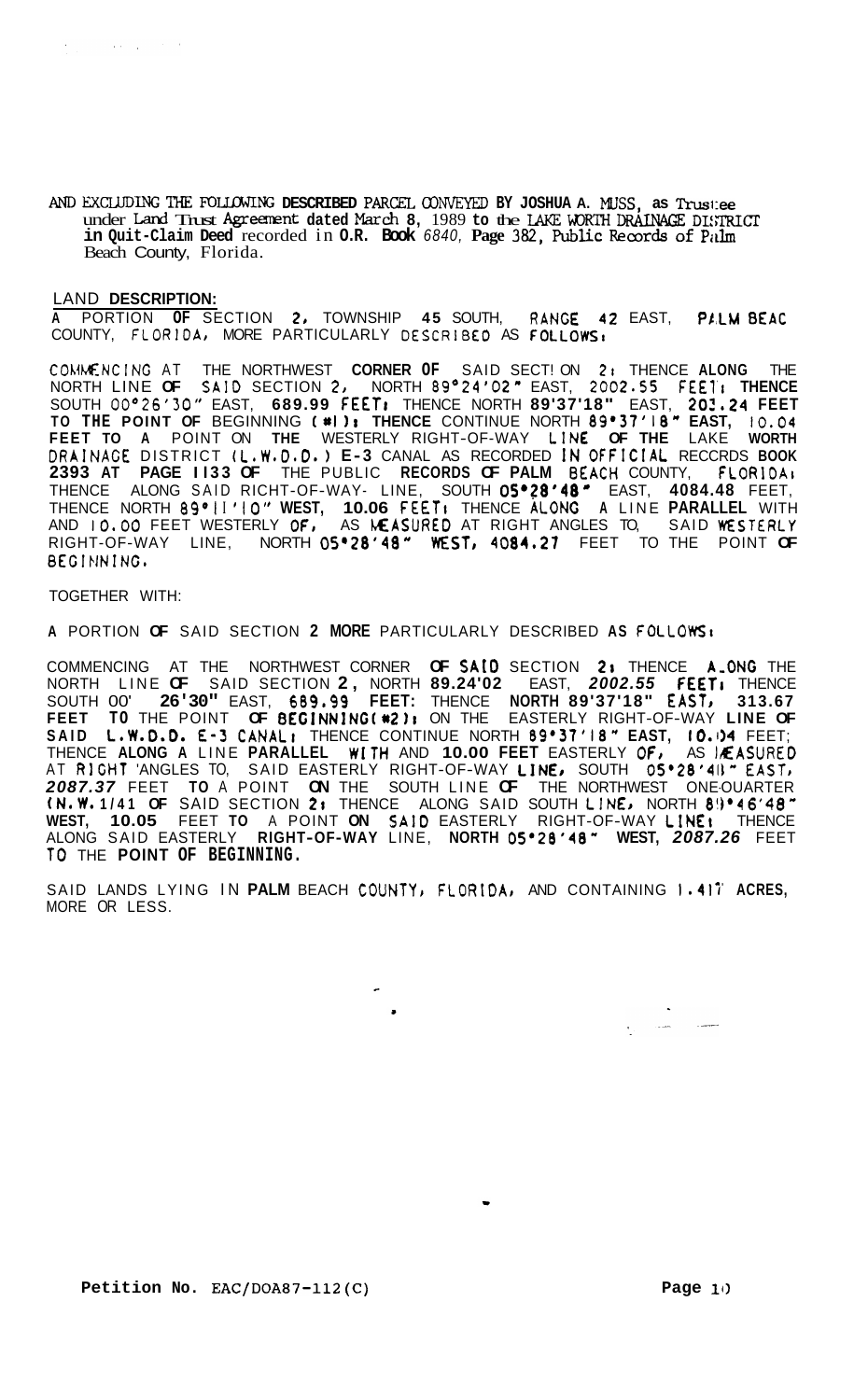**EXHIBIT B** 

# **VICINITY SKETCH**

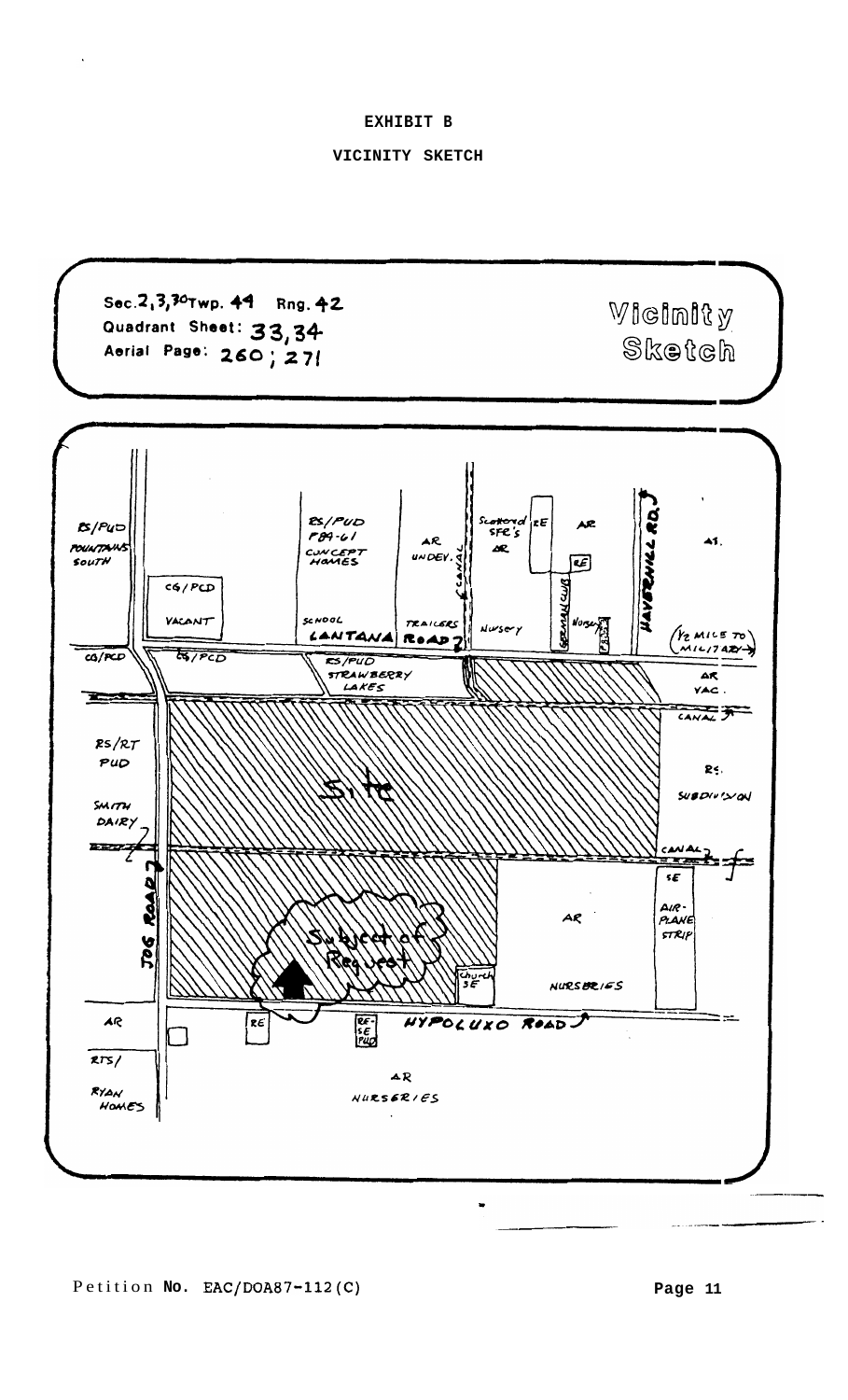### **CONDITIONS OF APPROVAL**

#### **A. STANDARD CONDITIONS**

- **<sup>1</sup>**. **All pervious condition of approval applicable tc the subject property have been consolidated as contilined herein. The petitioner shall comply with all perrious condition of approval, including original deadlinc! for**  Zoning Code Article 5 Compliance, as amended, unl**ess expressly modified. (MONITORING)**
- **2. Access to the golf course maintenance facility :;hall gated and shall not provide thru traffic for any residential units within the PUD except for the pur]>oses of maintenance to the Golf Course. (Code Enforceme:kt)**
- **3. All property included in the legal description of this petition shall be subject to a Declaratior of Restrictions and Covenants acceptable to the County Attorney's Office which shall provide, among other**  things, for : Formation of a single "master" property **owner's association, and automatic membership ir: the "master" association by any party holding title to any portion of the property included in the P ,U.D. Previously condition NO. 2 Resolution No. R-89-34.4 of Petition 87-112 (COUNTY ATTORNEY)**
- **4. Prior to site plan approval for Pod 8F, Pod 2F, Po11 5F, the Day Care Center, the Church, and the Clinic, the alignment for Haverhill Road shall be established b/ the Board of County Commissioners. Site Plan Review Comm ittee shall then have the authority to revise the master plan in conformance with code requirements and the establ ished alignment of Haverhill Road. Previously condition ]lo. 7 Resolution NO. R-89-344 of petition 87-112 (ZONING,**
- **5. "Prior to Site plan Review Certification the master plan shall be amended to indicate a twenty five (25) foot wide PUD buffer along the perimeter of the PUD, not sepa:rated from the exterior by the golf course, supplemented with**  Alternative Landscape Buffer No.3 with minimum twelve **(12) foot native canopy trees spaced twenty (20) fezt on center and a minimum thirty (30) inch hedge pLmted twenty four (24) inches on center."**

**Previously condition No. 8 Resolution No. R-89-34,4 of**  Petition 87-112, modified by Condition No. 3, Resolution **No. R-90-840, Petition 87-112(A) (SONING)** 

- **6. The petitioner shall provide a six (6) foot high, ;solid CBS wall along the northeast property line withilk the twenty-f ive (25) foot buffer abutting the proposeti day care center and church located west of Haverhill :?oad. Previously condition No. 35 Resolution No. R-89-3414 of Petition 87-112 (ZONING)**
- 7. Prior to master plan certification, the petitioner's survey shall be amended to delete the approximate 1.2 **acre clinic site from the petition. Previously condition No. 36 Resolution No. R-89-344 of Petition 81-112 (ZONING)**
- 8. The master plan shall be amended to include the **ITOSS acreage included in the two (2) Comprehensive Plan Categories. Previously condition No. 37 Resolution No. R-89-344 of Petition 87-112 (PLANNING)**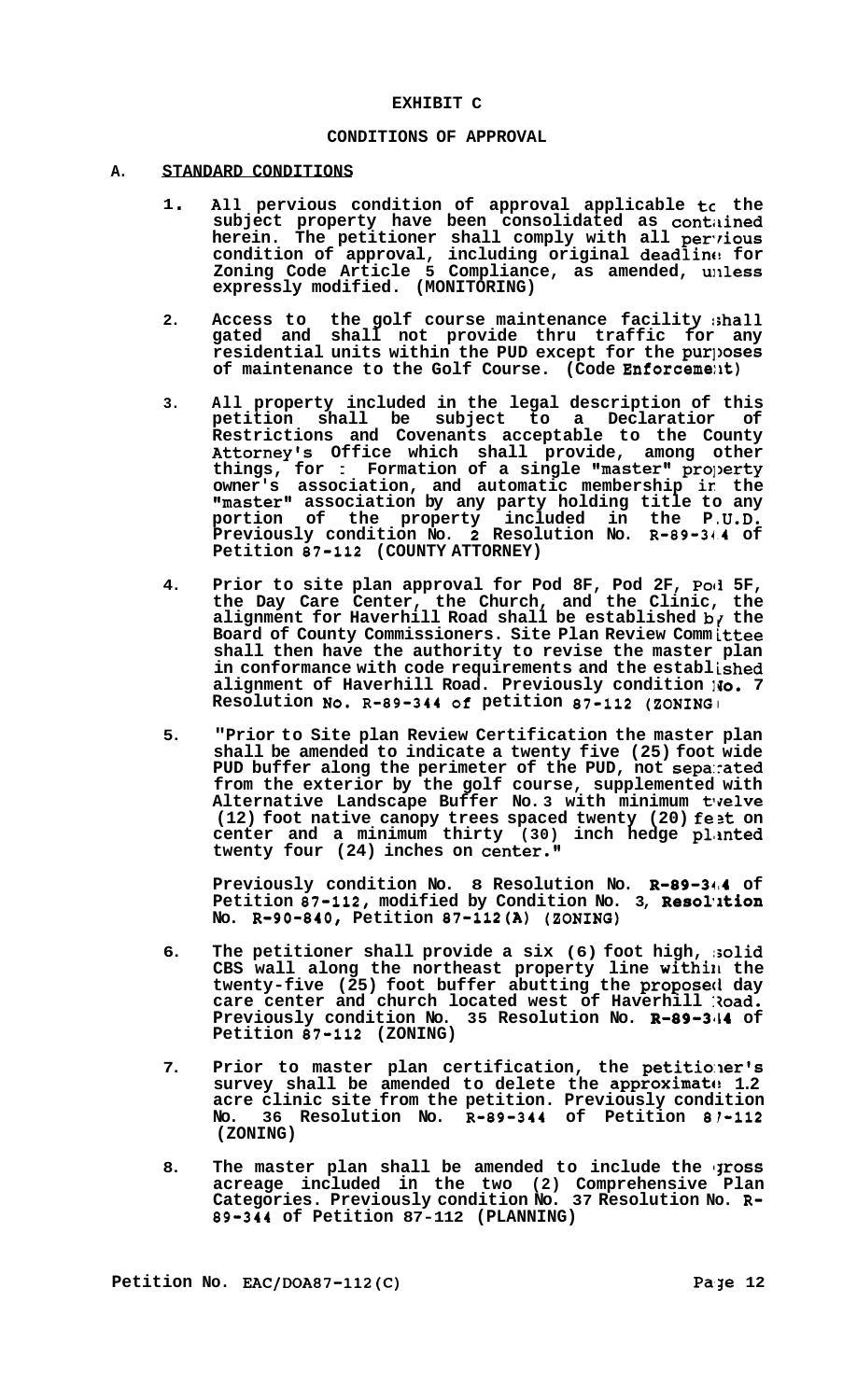**9. Prior to Site Plan Review submittal, the master plan** 

**shall be amended to indicate:** 

a. Compliance with all minimum proferty **development regulations and land develoyment requirements.** 

Previously condition No. 2 **Resolution** No. R-90-840 of **Petition 87-112(A) (SONINO)** 

- **10. Off premise signs shall not be permitted on s ite. Previously condition No. 3 Resolution No. R-90-840 of Petition 87-112 (A) Previously condition No. 4 Resolu.tion No. R-90-840 of Petition 87-112(A)**
- 11. Sewer service is available to the property. Therefore, no septic tank shall be permitted on the site. Previously **condition No.** *5* **Resolution No. R-90-840 of Petitio11** *87-*  **112 (A)**

**Is hereby Deleted (duplicate condition)** 

**12. Water service is available to the property. Therefort?, no well shall be permitted on the site to provide po1.able water. Previously condition No. 6 Resolution No. R-9(1-840 of Petition 87-112(A)** 

**Is hereby Deleted (duplicate condition)** 

#### **B. ENVIRONMENTAL RESOURCES MANAGEMENT**

**1. All lakes considered under the authority of the ULDC must comply to ULDC Sec. 7.6 prior to platting.(ERM)** 

#### **C. HEALTH**

- **1. Since sewer service is available to the property, sciptic**  tank shall not be approved for use on the property. **Previously condition No. 4 Resolution No. R-89-344 of Petition 87-112 (HEALTH)**
- **2. Since water service is available to the property, a lrater well shall not be approved for potable water use. Previously condition No.** *5* **Resolution No. R-89-344 of Petition 87-112 (HEALTH)**

# **D. PARKS AND RECREATION**

- 1. The Developer shall at its own cost and expense, **construct a culvert crossing (having a minimum lengch of not less than thirty (30') feet traversing over and across that portion of the easement in which the Temporary Drainage Canal is located, and directly a1:ross from the 52nd Street Drive South median opening ("Cu Lvert Crossing"). The Culvert Crossing shall be constricted concurrently with the construction of the Tempxary Drainage Canal to ensure uninterrupted access tc, the Civic/Park Site from Lantana Road. (PARKS)** 
	- a. Developer fully agrees to utilize fill material realized from construction/excavation of the vater **retention basin and Temporary Drainage Cana:., by simultaneously constructing a berm buffer along the Park Site's westerly boundary and with the most westerly twenty-f ive (25'** ) **feet of the Civic/Park Site "Buffer". (PARKS)**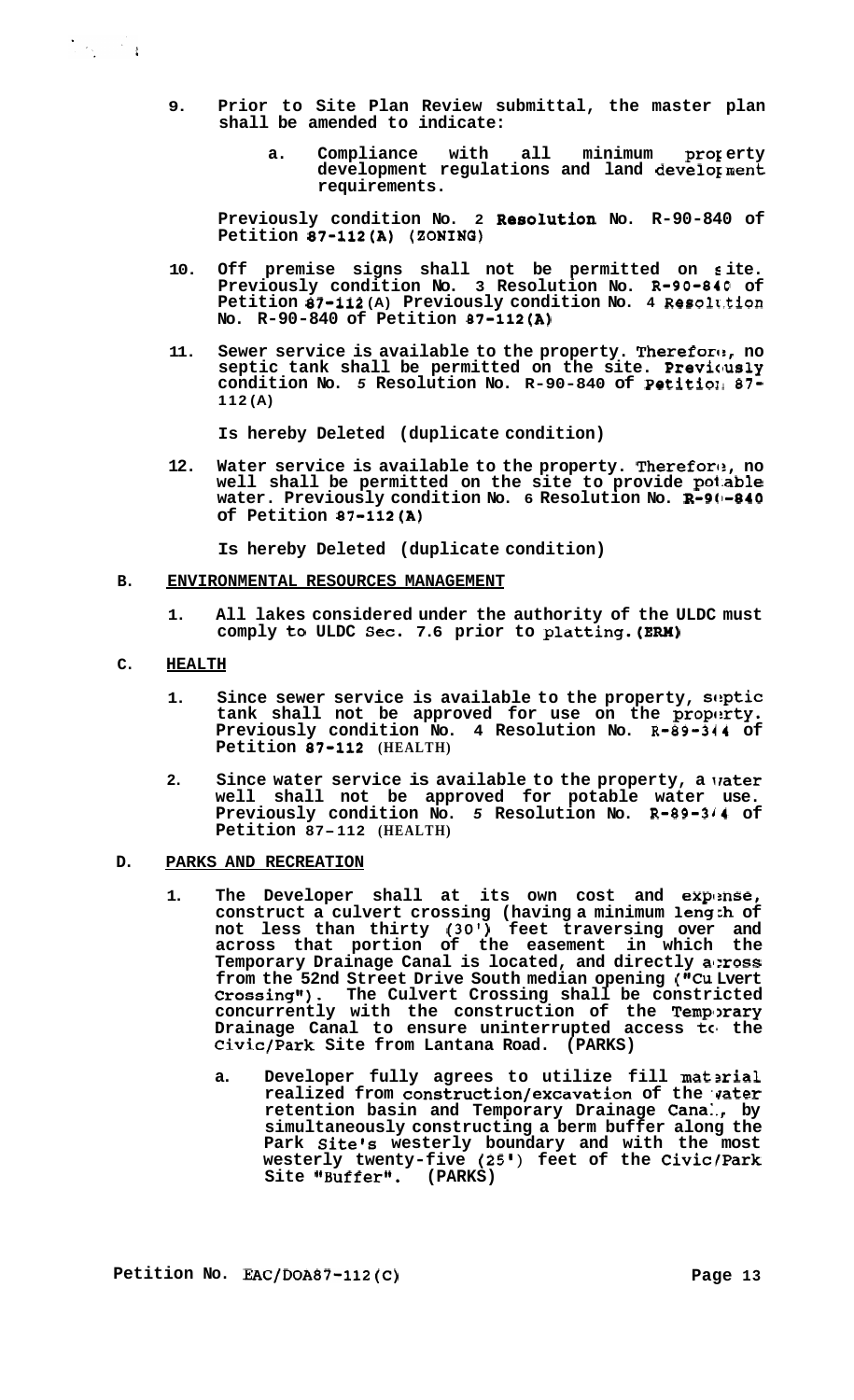- b. All site planning, excavation, construction and seeding of the Buffer shall conform to the applicable provisions **of** the Building Code of Palm Beach County, State of Florida. **(PARKS/ZONING)**
- 2. The westerly flow of Lantana Road's positive outfall for discharge to the E-3 Canal is intended to serve **<IS** a temporary water management condition, until such tine as the Developer has received all necessary approvals from appropriate state and local government **agencies/municipalities,** permitting the portion of the easement designed for water retention (from Lantana Road's positive outfall) to be incorporated into the water management works an systems being established for Winston Trails PUD. This will direct the discharge from the water retention area, southerly into the Lake Worth Drainage District L-16 Canal. **(PARKS ENGINEERING)**
- **3.** In the event the Developer has not secured the approvals required in the previous section, upon Developer's receipt of written notice from the County of its intention to initiate construction of improvements **or.** the Park Site, Developer shall, within one hundred eighty (180) days from receipt of such notice, design and construct an underground drainage system acceptable to the County Engineer to accommodate the Lantana Road positive drainage outfall at its own cost and expense ("Underground Drainage System"), and otherwise replace the Temporary Drainage Canal to provide for the westerly flow and discharge of outfall into the E-3 Canal. Subsequent to construction of the Underground Drainage System, the Developer shall backfill any remaining portions of the Temporary Drainage Canal restoring this portion of the easement parcel, subject to the right-of- way and perpetual easement for the Underground Drainage System as provided for herein. **(PARKS/ENGINEERING)**
- **4.** The Developer will provide an engineer's certification separately identifying the costs for construction **of** the Underground Drainage System providing westerly flow an discharge of Lantana Road's positive outfall into the E-3 Canal including the filling and restoring of the temporary culvert to the extent it is not made a part of the permanent Underground Drainage System. The surety shall remain posted in an amount equal to the drainage system until such improvements are completed by the developer and accepted by the County. **(ENGINEERING/PARKS)**
- **5.** Prior to certification, the Master Plan shall be amended to indicate 7.0 acres of on-site Homeowners Association Recreation Areas. **(PARKS/ZONING)**
- *6.* Condition **No.** 7 of Zoning Petition No.87-112 which presently state:

"7. Prior to site plan approval for Pod 8F, Pod 2F, Pod **5F,** the Day Care Center, the Church, and the Clinic, the alignment of Haverhill Road shall be established by the Board of County Commissioners. Site Plan Review Committee shall then have the authority to revise the master plan in conformance with code requirements ancl the established alignment of Haverhill Road."

is hereby amended to read as follows:

**"A.** Prior to site plan approval for Parcel 18, Parcel 17, Parcel 16, the Day Care Center, the Church, and the Clinic, the alignment of Haverhill Road shall<br>be established by the Board of Ccunty be established by the Board of Ccunty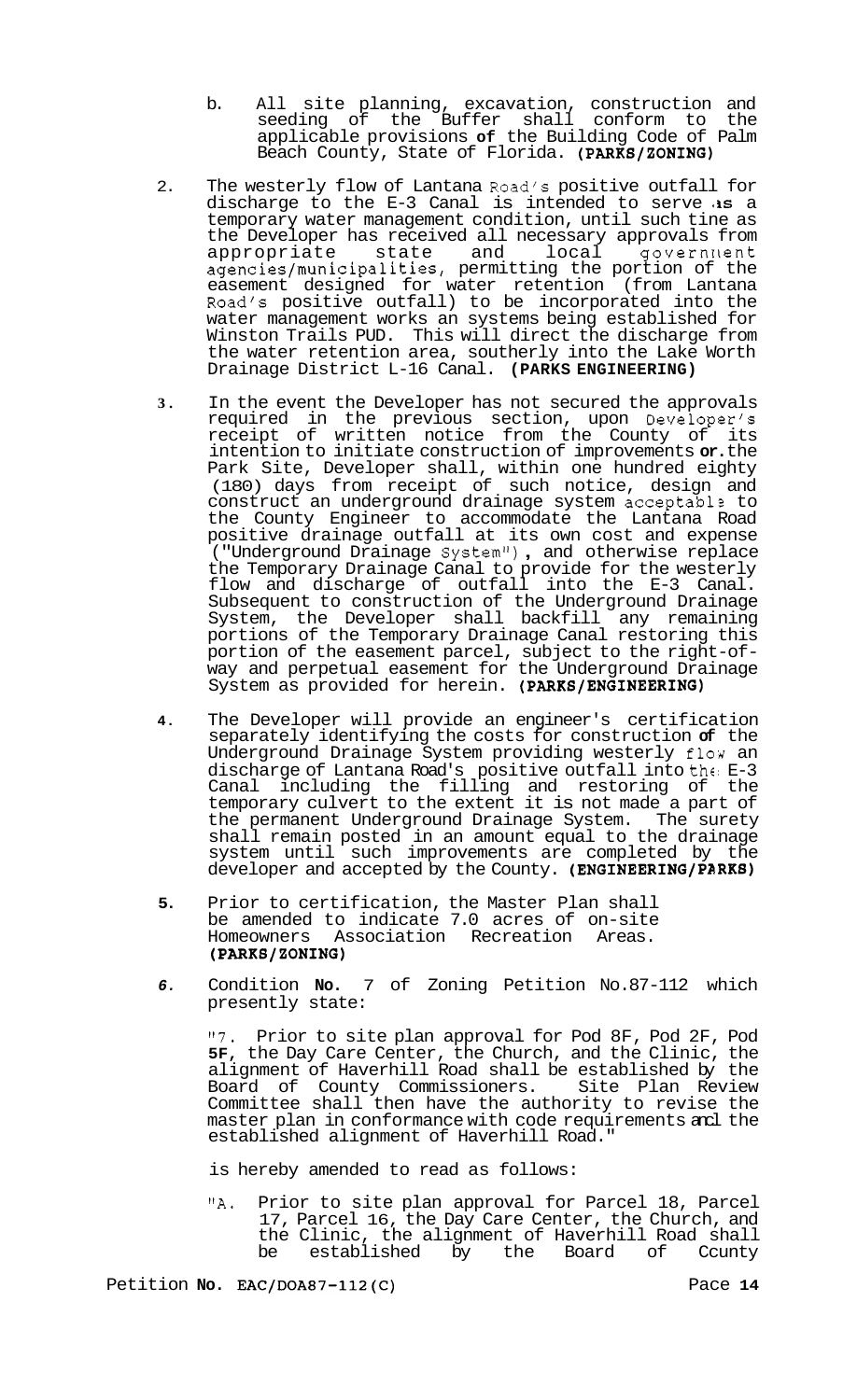Commissioners. Site Plan Review Committee shall then have the authority to revise the master plan in conformance with code requirements and the established alignment of Haverhill Road.

- B. Prior to Master Plan certification, the petitioner shall tender an agreement to Mr. Brynteson which offers the sale of the acreage east of the Haverhill Road alignment at a cost not to exceed \$25,00O/acre. Mr. Brynteson shall have **90** days after final alignment of Haverhill Road has been established to accept or reject the agreement.
- C. Those uses currently shown on the east side of Haverhill Road may be moved to the west sid? of Haverhill Road and park land dedication **ma**" be reduced accordingly at Site Plan Review Committee."

# **Previously condition No. 7 Resolution NO. R-90-840 Of Petition 87-112(A)**

- *7.* **A** 30-acre public park site shall be dedicated to the Board of County Commissioners prior to filing of the first plat for this project. **Previously condition 1'0. 1 Resolution No. R-89-344 of Petition 87-112 (PARKS)**
- 8. The petitioner may exchange the required on-site dedication of land for civic uses either for a parcel of land off-site equal in acreage or cash of equal value. In addition, in the event that the off-site land dedication is of less cash value than the on-site dedication, petitioner shall also contribute an amount in cash equal to the difference between the value of the onsite and off-site land dedications. The value **of** the on-site land dedication shall be based upon its va1t.e as a civic site. This contribution shall be used to off -set the identifiable impacts directly attributable to this project. If an off-site land or cash contribution is accepted by Palm Beach County, petitioner shall be deemed to have satisfied the intent of Zoning Code Section 500.21 H. **Previously condition No. 3 Resolution Nc. R-89-344 of Petition 87-112 (PARKS)**
- **9.** Prior to site plan approval for Pod **8F,** Pod 2F, Pol 5F, the Day Care Center, the Church, and the Clinic, the alignment for Haverhill Road shall be established **b**y' the Board of County Commissioners. Site Plan Review Commj ttee shall then have the authority to revise the master plan in conformance with code requirements and the establjshed alignment of Haverhill Road. **Previously condition 1'0. 7 Resolution No. R-89-344 of Petition 87-112**

# E. ENGINEERING

1. The developer shall retain the stormwater runof: in accordance with all applicable agency requirements in effect at the time of the permit application. However, at a minimum, this development shall retain onsite t.hree (3) inches of the stormwater runoff generated by a t.hree (3) year-one (1) hour storm as required by the Parmit Section, Land Development Division. The drainage system shall be maintained in an acceptable condition as approved by the County Engineer. In the event that. the drainage system is not adequately maintained **as**  determined by the County Engineer, this matter will be referred to the Code Enforcement Board for enforcenlent. Previously condition No. 6 Resolution No. R-89-344 of **Petition 87-112 (ENGINEERING)**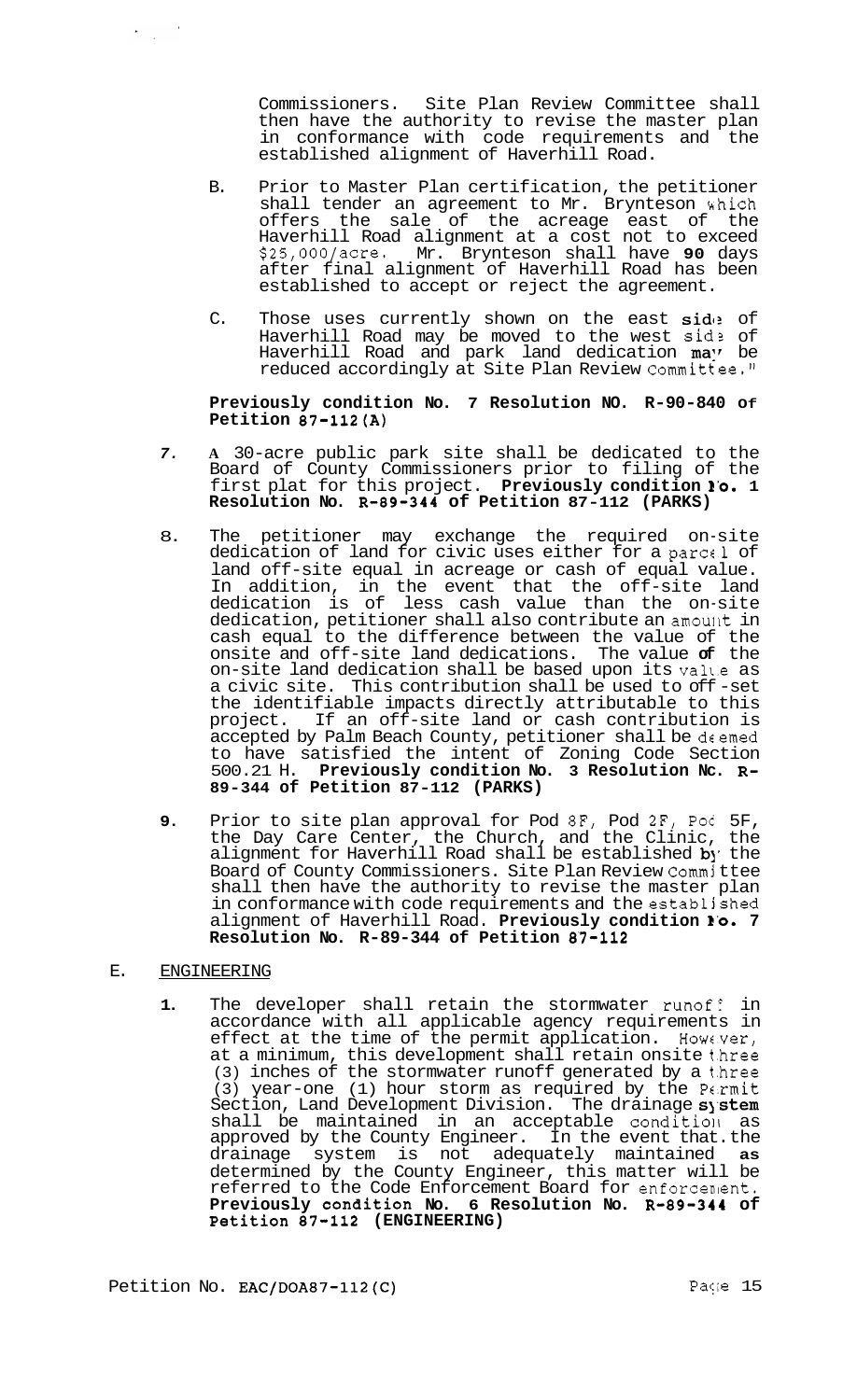- 2. Conditions No. 17f and 17g of Zoning Petition No.87-112 which presently state:
	- "17. The property owners shall construct the following turn lanes with the appropriate number of through lanes as determinec by County Engineer:
	- 17.f. At the intersection **of** Lantana Road and Access 1:
		- **1.** left turn lanes, south approach<br>2. right turn lane, south approach
		- 2. right turn lane, south approach<br>3. two left turn lanes, east appro
			- **3.** two left turn lanes, east approach, and two through lanes.
	- 17.g. At the intersection of Lantana Road and Access **2:** 
		- 1. left turn lanes, south approach<br>2. right turn lane, south approach
		- right turn lane, south approach
		- **3.** two left turn lanes, east approach, and two through lanes.

**Are hereby deleted. The master plan has been redesigned and the access onto Lantana Road has been remcved. Previously condition No. 8 Resolution No. R-90-840 of Petition 87-112(A) (ENGINEERING)** 

- **3.** In order to comply with the mandatory traffic perfornance standards, the property owners shall be restricted  $t_0$  the following phasing schedule:
	- a. **No** building permits will be issued cntil construction is commenced on the following roads:
		- 1) Hypolux0 Road from Congress Avenue to 1-95 is widened to at least four lanes (Scheduled for **FY** 87/88 by County) .
		- 2) Lantana Road from Congress Avenue to 1-95 is widened to six lanes (scheduled for **FY** 87/88 by County) .
		- **3)** Tenth Avenue North from Military Trail tc Jog Road is widened to four lanes (scheduled for **FY** 87/88 by County).
		- **4) Jog** Road from Lake Worth to Purdy Lam? is widened to four lanes (scheduled to **FY** 87/88 by County) .
		- $5)$  Congress Avenue from the L-28 Canal to Boynton Beach Boulevard is widened to a minimu:n of four lanes (scheduled for **FY** 87/88 by Courty) .
	- b. PHASE I: Maximum **of** 88 dwelling units cntil construction for the widening of Military Trail as a minimum of four lanes from Lantana Roacl to Melaleuca Lane has commenced (scheduled fol- **FY**  88/89 by County).
	- **c.** PHASE **11:** Maximum of 101 dwelling units cntil construction for the widening of Jog Road **'is** a minimum of four lanes from Lantana Road to Melaleuca Lane has commenced (scheduled for **FY** 89/90 by the Developer).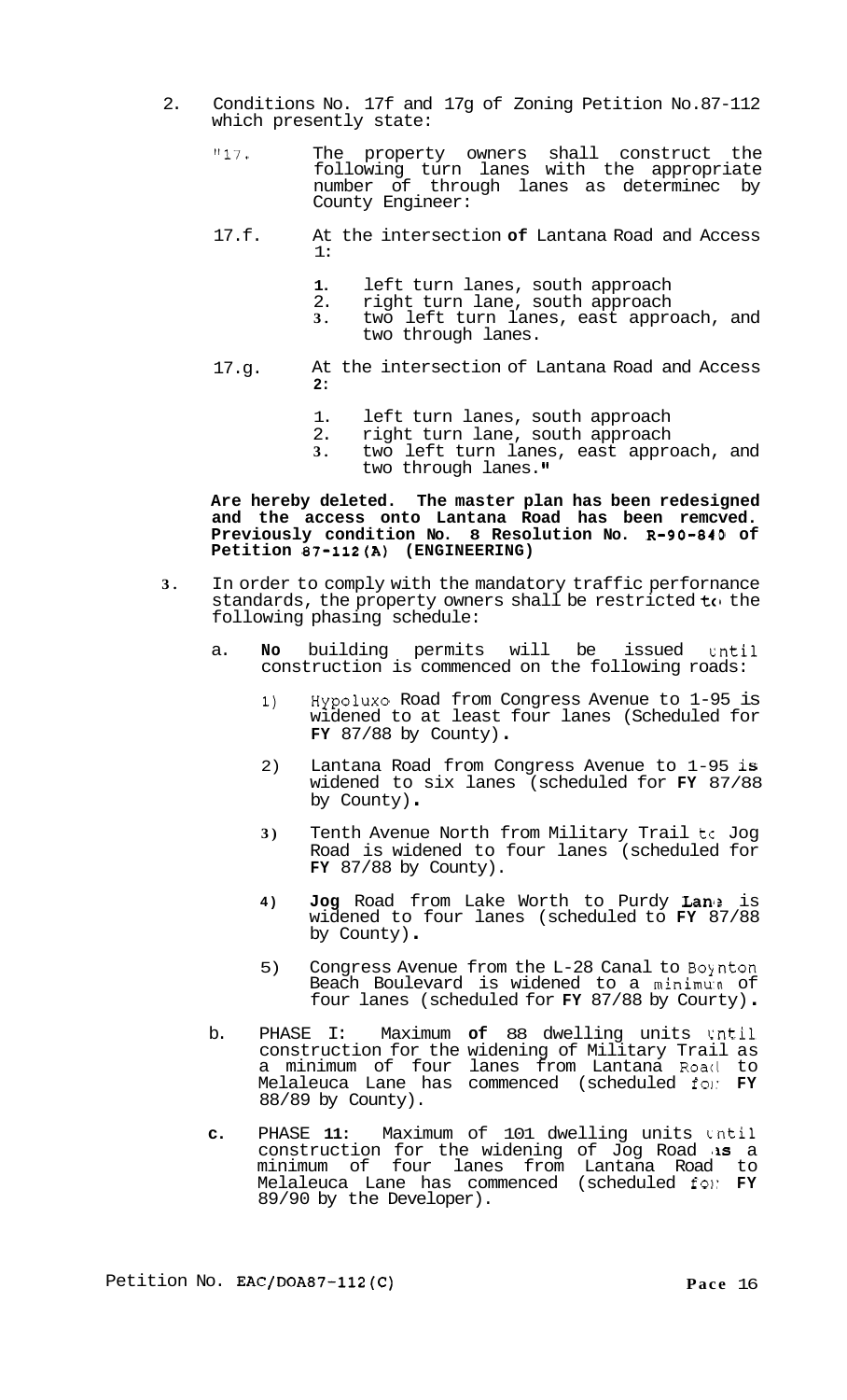- d. PHASE 111: Maximum of 104 dwelling units until construction for the widening of Military Trail as a minimum of four lanes from Melaleuca Lane to Lake Worth Road has commenced (scheduled for FY 88/39 by County) .
- e. PHASE IV: Maximum of 132 dwelling units until construction for the widening of Jog Road as a minimum of four lanes from Melaleuca Lane to Lake Worth Road has commenced (scheduled for FY 90/31 by County) .
- f. PHASE V: Maximum of 163 dwelling units until construction for the widening of Military Tra..l as a minimum of four lanes from Boynton 13each Boulevard to Hypoluxo Road has commenced (scheciuled for  $FY$  87/88 by County).
- $q$ . PHASE VI: Maximum of 217 dwelling units until construction for the widening of Lantana Road from Military Trail to Jog Road as a minimum of four lanes has commenced by other developer (scheduled for FY 89/90 by other Developer).
- h. PHASE VII: Maximum of 286 dwelling units until construction for the widening of Military Tra:.l as a minimum of four lanes from Hypoluxo Road to Lantana Road has commenced (scheduled for  $\rm{F}$  88/89 by County) and until construction for the widening of Boynton Beach Boulevard as a minimum of four lanes from Jog Road to Military Trail has commenced (scheduled for FY 88/89 by FDOT).
- i. PHASE VIII: Maximum of 656 dwelling units until construction for the widening of Lake Worth Road as a minimum of six lanes from Congress Avenue to Military Trail has commenced (scheduled for FY 90/91 by County).
- **j.**  PHASE IX: Maximum of 731 dwelling units until construction for the widening of Hypoluxo Road from Jog Road to Military Trail as a minimum of four lanes has commenced (scheduled for FY 89/90 by other Developer).
- k. PHASE **X:** Maximum of 855 dwelling units itntil construction for the widening of Lantana Road from Jog Road to Hagen Ranch Road as a minimum of four lanes has commenced (scheduled for FY 89/90 by other Developer).
- 1. PHASE XI: Maximum of 986 dwelling units until construction for the widening of Lake Worth Road as a minimum of six lanes from Military Trail to Jog Road has commenced (scheduled for FY 90/91 by County).
- m. PHASE XII: Maximum of 1,096 dwelling units \Intil construction for the widening of Jog Road from Hypoluxo Road to Lantana Road as a minimum **of** four lanes has commenced (scheduled for FY 89/93 by other Developer).
- n. PHASE XIII: Maximum of 1,449 dwelling units until construction for the widening of Military :'rail from Boynton Beach Boulevard to Hypoluxo Road as a minimum **of** six lanes has commenced (schedulec. for FY 87/88 by other Developer and County).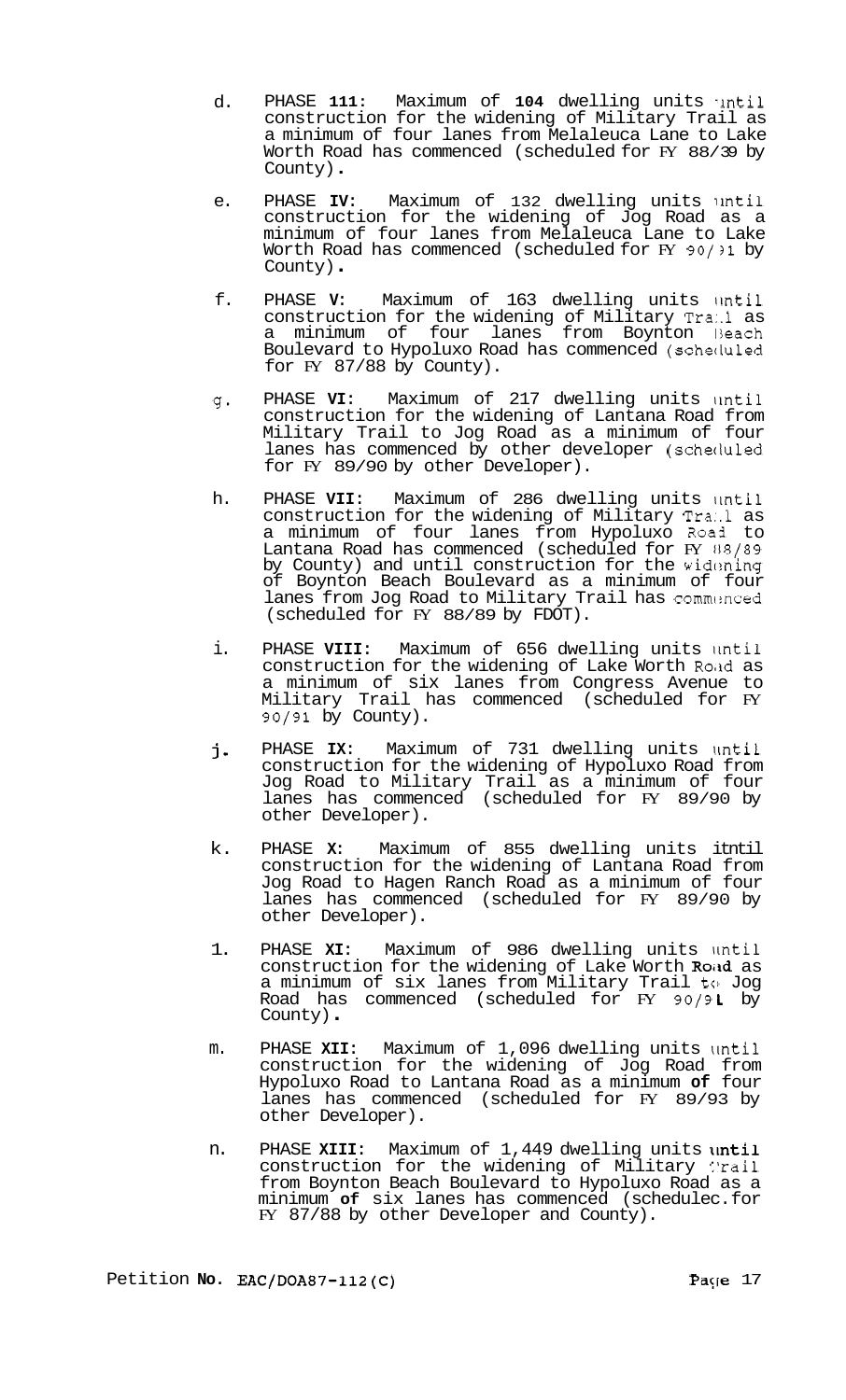0. PHASE XIV: Maximum of 1,724 dwelling units until construction for the widening of Melaleuca Lane from Military Trail to Congress Avenue as a minimum of four lanes has commenced (scheduled for FY !10/91 by County).

The construction listed in subparagraphs b, d, e,  $i$ , i, 1 and o and the Military Trail section of subparagraph h above, which is scheduled as a part of Palm Ibeach County's Five-Year Road Program is considered t> be assured construction. Each of these phasing controls shall be lifted at the end of the fiscal year following the fiscal year of scheduled construction if the scheduled construction is delayed.

The number of dwelling units referred to as the manimum for each phase is based on the same proportionate m:.x of unit types as in the overall development. A different proportionate mix of dwelling unit types may be used provided the same or lower trip generation results affecting the road segment in question. Verification of this shall be submitted to the Site Plan Re:view Committee. Previously condition No. 9 Resolution No. R-**89-344 of Petition 87-112 (ENGINEERING)** 

- 4. The property owners shall provide permitted construction plans or update the existing construction plans fox the six-laning of Hypoluxo Road from Congress Avenue to **1-95.**  These construction plans shall be approved by the County Engineer based upon Palm Beach County's mir.imum construction plan standards as they presently exist or as they may from time to time be amended. These construction plans shall be completed and approved by October 1, 1990. Plan costs shall be approved by the County Engineer. It is the responsibility of the petitioner to obtain all necessary permits. **Previcusly condition No. 10 Resolution No. R-89-344 of PetitioII 87- 112 (MONITORING-ENGINEERING)**
- **5.** The property owners shall provide permitted construction plans for the four-laning of Lantana Road from Eagen Ranch Road to Lyons Road including a Glades Road type modification to the Turnpike overpass. '1 hese construction plans shall be approved by the Ccunty Engineer based upon Palm Beach County's mirimum construction plan standards as they presently exist or as<br>they may from time to time be amended. These they may from time to time be amended. construction plans shall be completed and approve3 by October **1,** 1990. Plan costs shall be approved by the County Engineer. It is the responsibility **of** the petitioner to obtain all necessary permits. **Previcusly condition No. 11 Resolution No. R-89-344 of Petitiol. 87- 112 (MONITORING-ENGINEERING)**
- *6.* The property owners shall provide permitted construction plans for the six-laning of Lantana Road from Military Trail to Congress Avenue. These construction plans shall be approved by the County Engineer based upon Palm Eeach County's minimum construction plan standards **as** they presently exist or as they may from time to time be amended. These construction plans shall be completed and amended. These construction plans shall be completec. and approved by October **1,** 1993. Plans costs shal:. be approved by the County Engineer. It is the responsibility of the petitioner to obtain all necessary permits. **Previously condition No. 12 Resolution No. R-89-341 of Petition 87-112 (MONITORING-ENGINEERING)**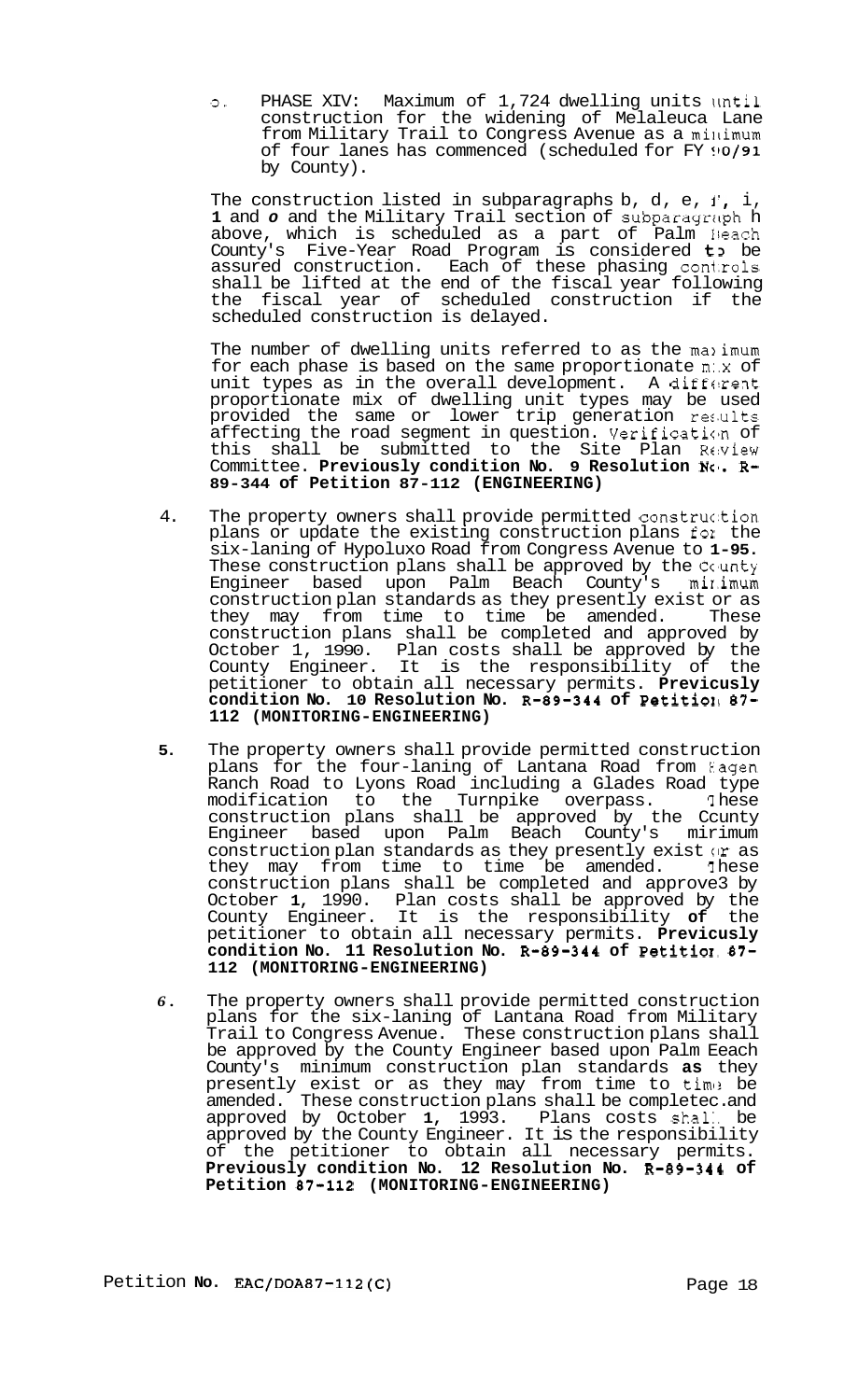7. The property owners shall let the contract for the construction of Hypoluxo Road as a six-lane divided road from Congress Avenue to 1-95 prior to issuance of building permits for 674 units or prior to June 1, 1991 whichever first occurs. **Previously condition No, 13 Resolution No. R-89-344 of Petition 87-112** 

 $\mathcal{L}_{\mathbf{a}}$ 

- 8. The property owners shall let the contract for the construction of Lantana Road as a four-lane divided road from Hagen Ranch Road to Lyons Road prior to issuance of building permits for 674 units or prior to June 1, 1991 whichever first occurs. **Previously condition No, 14 Resolution No. R-89-344 of Petition 87-112 (MONITOXING- ENGINEERING)**
- 9. The property owners shall let the contract for the construction of Lantana Road as a six-laned divided road from Military Trail to Congress Avenue, including carrying the six lanes through the intersections on both ends of the road segment, prior to issuance of building permits for 1,685 units or prior to June **1,** 1994 whichever first occurs. **Previously condition No, 15 Resolution No. R-89-344 of Petition 87-112 (MONITOXING- ENGINEERING)**
- 10. Construction shall be completed within 15 months fro11 the commencement of construction for the above Condition **Nos.**  13, 14 and 15, subject to extensions being granted for good cause shown. **Previously condition No. 16 Resolxtion No. R-89-344 of Petition 87-112 (ENGINEERING)**
- 11. The property owners shall construct the following turn lanes with the appropriate number of through lanes **as**  determined by the County Engineer:
	- a) At the intersection of Jog Road and Melaleuca Iane: (1) dual left turn lanes, east approach, in addition to a through lane and a sepzrate right turn lane.
	- b) At the intersection of Lantana Road and Military Trail:
		- **(1)** third through lane, east approach, dual turn lanes east approach, and a separate right turn lane.
		- **(2)** third through lane, west approach, a seperate right turn lane, and dual turn lanes, east approach.
	- c) At the intersection of Lantana Road and Concress Avenue :
		- (1) third through lane, north approach
		- **(2)** third through lane, south approach

Both of the above shall include dual left turn lanes and a separate right turn lane. 'Ihese additional through lanes shall be constructed with receiving lanes on the departure side of the intersection and appropriate tapers back to **3** 4 lane divided cross-section, as determined by the County Engineer.

- d) At the intersection of Hypoluxo Road and Lawrence Road:
	- **(1)** dual left turn lane, north approach , separate through lane, and a separate right turn lane.
	- (2) right turn lane, south approach, separate through lane, and a separate right turn lane.

Petition No. **EAC/DOA87-112(C)** Pace 19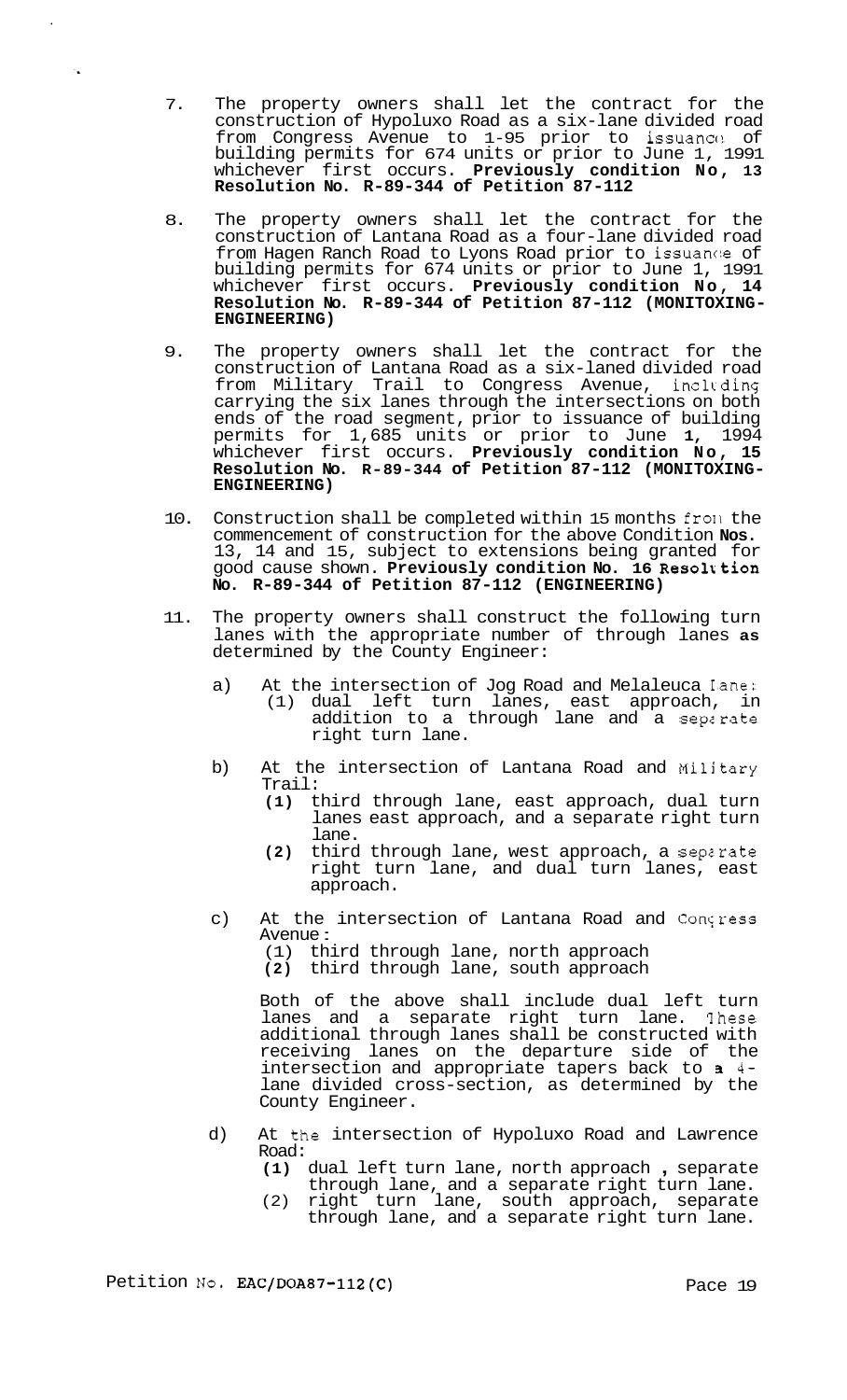- At the intersection of Hypoluxo Road and Military  $e)$ Trail:
	- ..<br>dual left turn lane, east approach, and shall<br>include two through lanes and a separate right  $(1)$ turn lane.
- $f)$ At the intersection of Lantana Road and Access 1: (1) left turn lane, south approach<br>(2) right turn lane, south approach
	- right turn lane, south approach

I.

,

- **(3)** two left turn lanes, east approach, and two through lanes.
- At the intersection of Lantana Road and Access 2:<br>(1) left turn lane, south approach  $g)$ 
	- (1) left turn lane, south approach<br>(2) right turn lane, south approacl
	- (2) right turn lane, south approach<br>(3) left turn lane, east approach, a
	- left turn lane, east approach, and two through lanes.
- At the intersection of Hypoluxo Road and Access **3:**   $h)$ left turn lane, north approach
	- $(2)$  right turn lane, north approach<br>(3) right turn lane, east appro
	- turn lane, east approach, and two through lanes.
	- **(4)** left turn lane, west approach, and two thl ough lanes.
- $\mathbf{i}$ ) At the intersection of Jog Road and Access **5:** 
	- (1) left turn lane, north approach, and two through lanes.
	- **(2)** right turn lane, south approach, and two through lanes.
	- **(3)** left turn lane, east approach
	- **(4)** right turn lane, east approach
- Signalization of the project access road j) intersections listed in (f) thru (i) shall be done by the property owner when warranted, as deterrlined by the County Engineer. If signalization is not warranted after twelve (12) months of the l'inal Certificate of Occupancy, the property owner :;hall be relieved of this requirement.
- $\mathbf{k}$ ) All construction of turn lanes serving the project All construction of turn lanes serving the project<br>entrances with exterior roadways (f,g,h,i, ard j) shall be at the time of construction of the access roads to Lantana Road, Hypoluxo Road and Jog Hoad. Construction of the through lanes for the Lantana Road and Military Trail intersection shall  $\bm{k}\bm{e}$  in conjunction with the widening to six-lane;; of Lantana Road. Construction of the turn lanes for<br>the Hypoluxo Road and Military Trail intersection Lantana Road. Construction of the turn lanes, for shall be in conjunction with the widening tc six lanes of Military Trail. **No** more than :., *608*  building permits shall be issued until the turn lanes for the Hypoluxo Road and Lawrence Road intersection are under construction. **No** more than 2,102 building permits shall be issued until the turn lanes for the Jog Road and Melaleuca Lane intersection are under construction. **No** more than 2,026 building permits shall be issued until the through lanes for the Congress Avenue and Lalltana Road intersection are under construction.
- As to subparagraphs  $17(a)$ ,  $17(c)$  and  $17(d)$  allove,  $\mathbf{1}$ in the event Palm Beach County, through its five year road program as amended from time to time, or a third party developer accelerates the completion of these three intersection improvements to a time prior to that time required to satisfy the phasing requirements set forth herein, then this project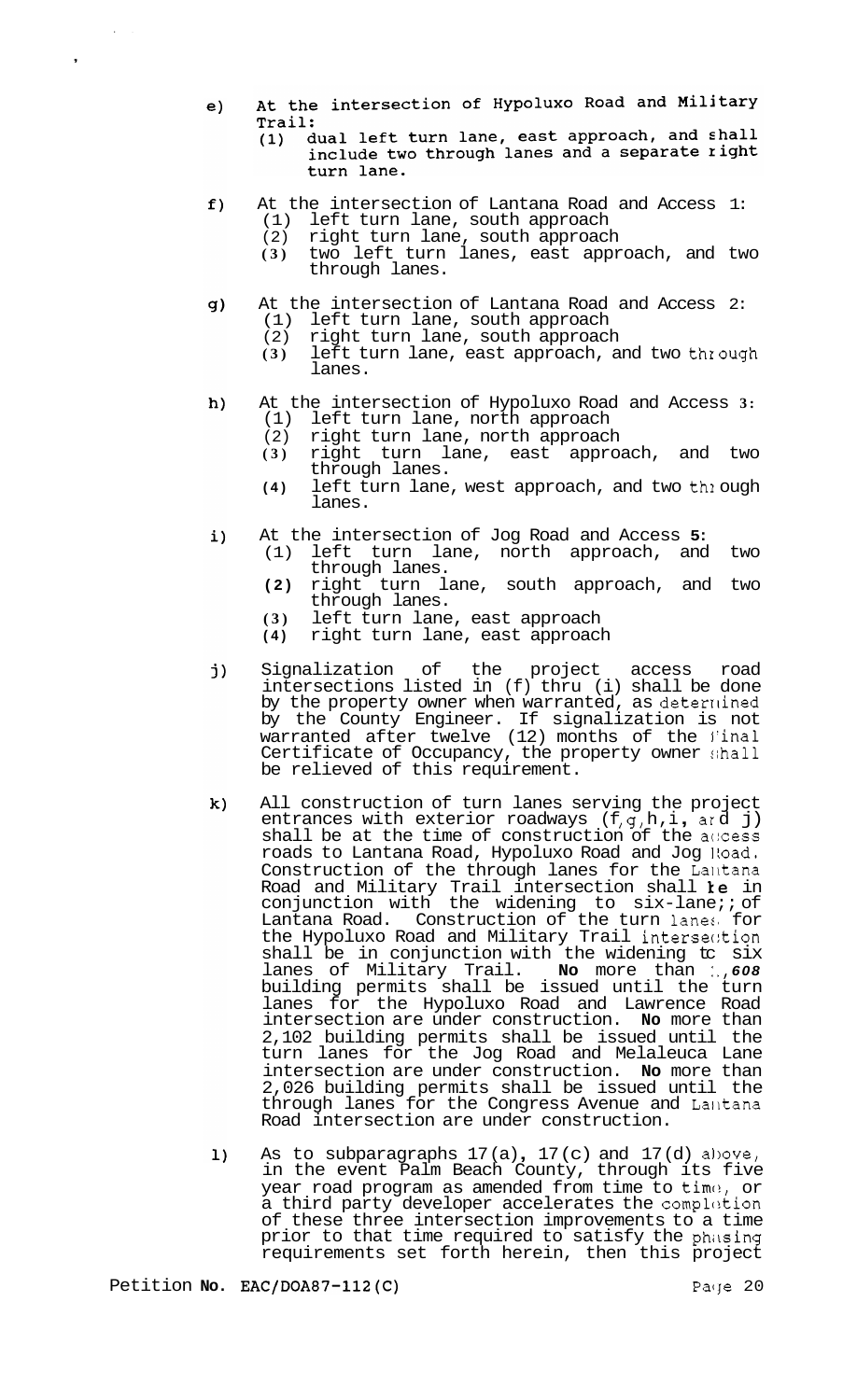shall be relieved of these conditions, provided the intersection improvements are completed. Nothing herein shall abrogate the phasing controls relative to these turn lane improvements.

# **Previously condition No. 17 Resolution No. R-89-344 of Petition 87-112**

- 12. The property owner shall prepare and provide to the County all necessary right-of-way acquisition documents including, but not limited to surveys, property owners' maps, legal descriptions for acquisition of parcel rightof -way maps required for the construction of the road segments in Condition Nos. 13, 14 and 15 as well  $a$ s the segments in Condition Nos. 13, 14 and 15 as well **a**s the<br>intersection laneage in Condition No. 17 (a) thru (i).<br>These documents shall include a title search for a minimum of 25 years and shall be subject to the approval of the County Engineer. The right-of-way documents for each of the above mentioned road improvements shall be submitted to the County 15 months prior to the time that the improvement is to be let for construction by the property owner. **Previously condition No. 18 Resolution NO. R-89-344 Of Petition 87-112 (ENGINEERING)**
- 13. Palm Beach County will acquire any additional right-ofway needed for the road segments to be constructed in Condition **Nos.** 13, 14 and 15 as well as the intersection laneage to be constructed in all conditions. Palm Beach County will complete the acquisition at property owner's expense prior to the commencement of construction of each<br>of the above mentioned roadway improvements. This the above mentioned roadway improvements. This property owner shall enter into a standard right-of-way acquisition agreement with the Land Acquis:i.tion Department 15 months prior to the required construction. **Previously condition No. 19 Resolution No. R-89-3414 of Petition 87-112 (ENGINEERING)**
- 14. Palm Beach County shall design and construct or cause to be designed and constructed six lanes on Military Wrail from Boynton Beach Boulevard to Lake Worth Road. This from Boynton Beach Boulevard to Lake Worth Road. section of Military Trail is currently programmed #or a four-lane or six-lane improvement in fiscal year  $80-89$ . **Previously condition No. 20 Resolution No. R-89-344 of Petition 87-112 (ENGINEERING)**
- 15. The property owner shall receive a credit for the cost of plan preparation, the right-of-way acquisition, and construction listed in Condition Nos. 10, 11, 12, 13, 14, 15, 17 and 23 against the existing traffic impact  $f\mathbf{e}$ : and also against any increases in the Fair Share Fee, should the "Fair Share Contribution for Road Improvements Ordinance" be amended. Upon receipt of surety required for Condition Nos. 10, 11, 12, 13, 14, 15, **17** and 23,, the project shall be considered bonded and **no** impact fees shall be due while the surety is in effect. **Previously condition No. 21 Resolution No. R-89-344 of Petition 87-112 (ENGINEERING)**
- 16. The property owner shall provide surety in the amount of 110% of the estimated cost for the off-site improvements listed in (Conditions No. 16, Resolution No. R-89-344 of Petition 87-112 6-laning of Hypoluxo Road from Conqress Avenue to 1-95), (No. 17, Resolution No. R-89-344 of Petition 87-112, 4-laning of Lantana road from Hagen Petition 87-112, 4-laning of Lantana road from Magen<br>Ranch Road to Lyons Road), (No. 18, Resolution No. 1:1-89-344 of Petition 87-112, 6-laning **of** Lantana Road from Military Trail to Congress Avenue), and (No. **20,**  Resolution No. R-89-344 of Petition 87-112 (intersection<br>improvements) . An estimated cost for the improvements including plans and right-of-way shall be prepared by the

Petition No. **EAC/DOA87-112(C)** Page 21

 $\label{eq:2.1} \frac{1}{2} \sum_{i=1}^n \frac{1}{2} \sum_{i=1}^n \frac{1}{2} \sum_{i=1}^n \frac{1}{2} \sum_{i=1}^n \frac{1}{2} \sum_{i=1}^n \frac{1}{2} \sum_{i=1}^n \frac{1}{2} \sum_{i=1}^n \frac{1}{2} \sum_{i=1}^n \frac{1}{2} \sum_{i=1}^n \frac{1}{2} \sum_{i=1}^n \frac{1}{2} \sum_{i=1}^n \frac{1}{2} \sum_{i=1}^n \frac{1}{2} \sum_{i=1}^n \frac{$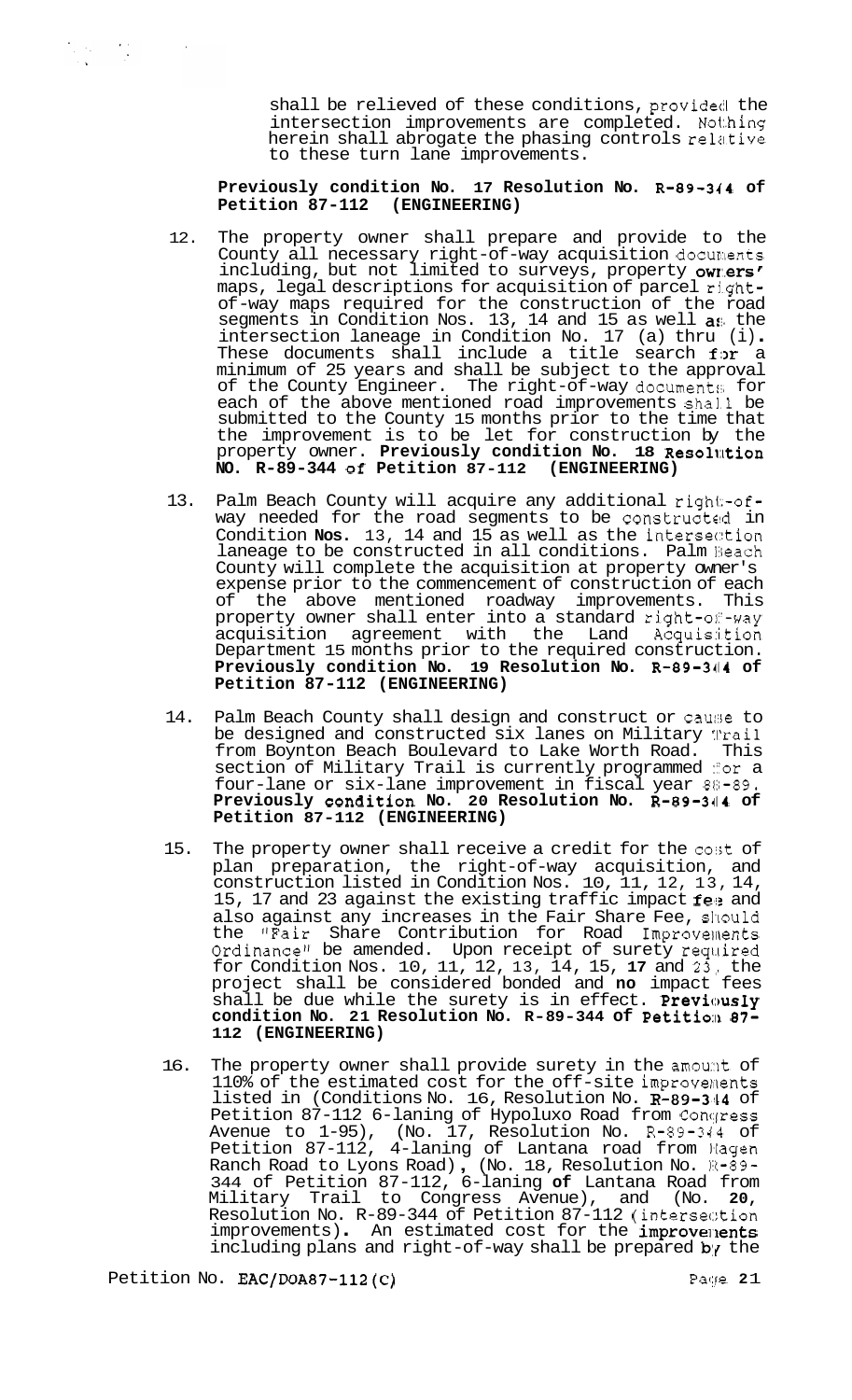property owner's engineer and submitted to the County Engineer within 120 days of the approval of the<br>Resolution approving this project. Surety shall be Resolution approving this project. Surety shall be required 60 days after acceptance of the cost estimake by the County Engineer. This Surety shall be reviewed on an annual basis by the County Engineer and updated with the new surety cost estimates. Previously condition NO. 22 Resolution No. R-89-344 of Petition 87-112 (ENGINEERING)

- 17. Property owner shall construct Haverhill Road from Lantana Road south to the south right-of-way line of the L-17 Canal (including appropriate canal crossing) when needed for internal access or when required by County Engineer for continuity. Construction shall be 2-lane compatible with a 5-lane ultimate section on an 80 foot right-of-way (including bridge over the L-17 ciimal) construction plans shall include a 5-lane bride and a separate 2-lane bridge and on an alignment approved by the County Engineer. Included shall be construction plans approved by the County Engineer and right-of-way as approved by the County Engineer. **Previously condition No.**  23 Resolution No. R-89-344 of Petition **(ENGINEERING)**
- 18. If 90% of the 2,360 building permits have not been issued by December 31, 1996, no further building permits shall be issued and the property owner must readdress traffic from unbuilt remainder of project in compliance with Traffic Performance Standard and then existing conditions. **Previously condition No. 24 Resolution No. R-**89-344 of Petition 87-112 (MONITORING/ENGINEERING-**BUILDING)**
- 19. The project shall have an access with a minimum of an 80 foot right-of-way onto Haverhill Road. **Previcusly condition No. 25 Resolution No. R-89-344 of Petition 87- 112 (ENGINEERING)**
- **20.** The property owner shall convey from the subject property for the ultimate right-of-way of:
	- a) Jog Road, a total of 120 feet on an alignment approved by the County Engineer
	- b) Lantana Road, a total of 110 feet of right-of-way on an alignment approved by the County Engineer
	- c) Hypoluxo Road, a total of 110 feet of right-of-way on an alignment approved by the County Engineer.
	- d) Sufficient right-of-way at the project entwance road and Lantana Road to provide for the construction of dual left turn lanes, east and a right turn lane, west approach subject to **approval** by the County Engineer
	- **e)** Sufficient right-of-way at the project entrance road and Jog Road to provide for the construction of a right turn lane, south approach subjec.t to approval by the County Engineer.
	- **f)** Sufficient right-of-way to provide for an expanded the intersection of thoroughfare plan roads and at major roadways; and the project's entrance.

all within 90 days of the approval of the Resolution approving this project or prior to issuance of the first Building Permit, whichever shall first occur. **Previcusly**  condition No. 26 Resolution No. R-89-344 of Petition 87-**112 (ENGINEERING)**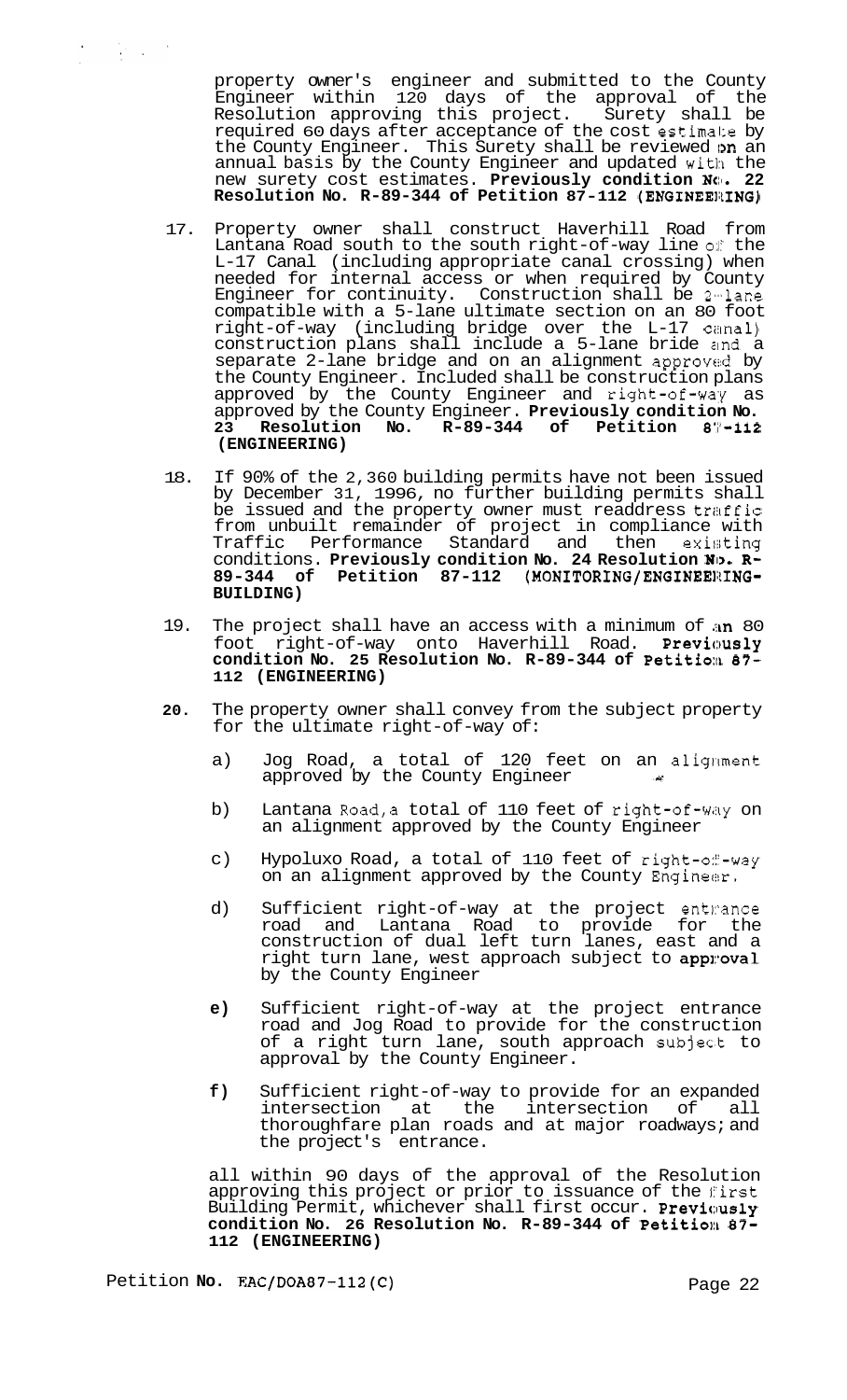- 21. In the event that the property owners of Falks County Club and Smith Dairy DRI fail to provide appropliate drainage for Jog Road as required  $b$ y the conditions of their approvals, then this petitioner shall be required to provide to Palm Beach County a road drainage easement within the project's internal lake system which is adjacent to the property capable of accommodating all runoff from that segment of Jog Road along the pro])erty frontage and for a maximum 400 foot distance each sile of the property's boundary line along Jog Road. The property owner shall provide to Palm Beach County a road dra:.nage easement within the project's internal lake system capable of accommodating all runoff from those segments of Lantana Road, Hypoluxo Road and Haverhill Road itlong the property frontage and for a maximum 400 ft. dis1:ance each side of the property boundary lines. The dra:.nage system within the project shall have sufficient retention/detention capacity to meet the storm lrater discharge requirements of the applicable dra..nage district and South Florida Water Management Dist!:ict. The design **of** the system shall assume the ult..mate Thoroughfare Plan Section road drainage rulloff. Previously condition No. 27 Resolution No. R-89-344 of **Petition 87-112 (ENGINEERING)**
- 22. The property owner shall pay a Fair Share Fee ir the amount and manner required by the "Fair :;hare Contribution for Road Improvements Ordinance" a5 it presently exists or as it may from time to tine be amended. The Fair Share Fee for this project presently is  $$1,478,877.00$  for the residential portion  $(18,394)$ trips **X** \$80.40 per trip) and \$37,988.00 for the non- residential portion (1,418 trips **X** \$26.79 per t::ip). Previously condition No. 28 Resolution No. R-89-344 of **Petition 87-112 (ENGINEERING-BUILDING)**
- 23. The property owner shall report to Palm Beach Coun'ly on the number of building permits issued for the pre-rious  $six$  (6) months and the cumulative total issued fon the subject property. Previously condition No. 29 Resolution **No. R-89-344 of Petition 87-112 (ENGINEERING)**
- 24. The property owner shall provide all right-of-way for Haverhill Road as an 80 foot section on the app::oved alignment map adopted by the Palm Beach County Commissioners from the L-17 Canal to Lantana Roaci. If required, this property owner shall enter into a standard right-of-way acquisition agreement with the Land Acquisition Department 15 months prior to construction for any right-of-way for Haverhill Road not included in this subject property. **Previously condition No. 30 Resolution No. R-89-344 of Petition 87-112 (ENGINEERING)**
- 25. **No** dwelling units shall access directly onto the inturnal roadways shown on the master plan. **Previously cond.ition No. 31 Resolution No. R-89-344 of Petition 8'1-112 (ENGINEERING)**
- 26. For purposes of the resolution "commenced" road work shall be interpreted to mean the commencement of  $a$ :tual construction of the particular road improvements. **Previously condition No. 32 Resolution No. R-89-3414 of Petition 87-112 (ENGINEERING)**
- 27. Petitioner's sales brochures and other information soliciting sales shall clearly and prominently indicate that the proposed park/civic site may at some time be lighted at night and also clearly and prominently

 $\mathcal{L}^{(1)}$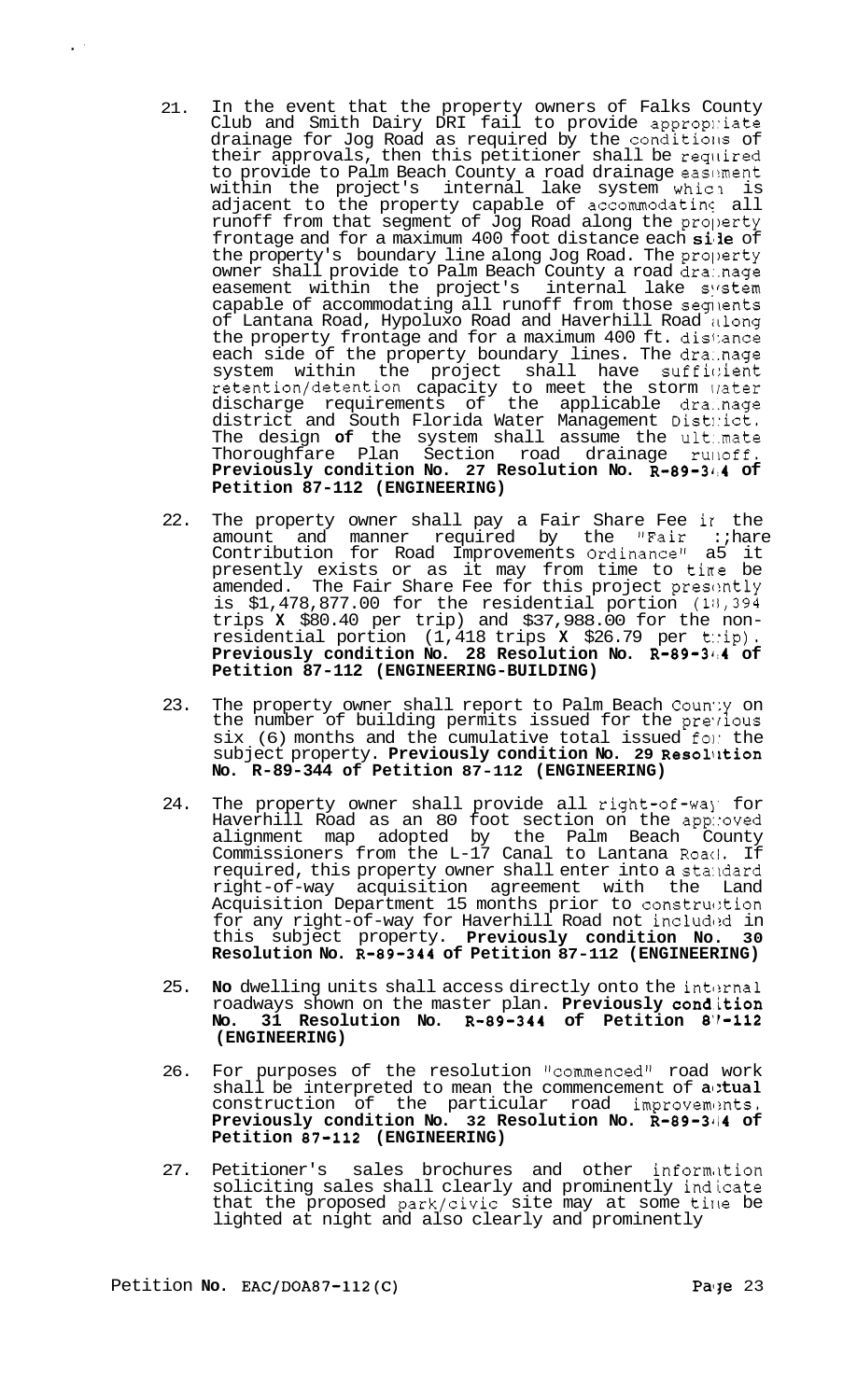indicate that Haverhill Road Extension is planned by Palm Beach County to extend through the project to the south as provided in the Palm Beach County Thoroughfare Ilan. Previously condition No. 33 Resolution No. R-89-344 of **Petition 87-112 (ENGINEERING)** 

- 28. The property owner shall dedicate a private road rj.ghtof-way 60 feet in width south of the L-16 Canal tc the property owner to the east prior to master plan certification. **Previously condition NO. 38 Reso1utio:I NO. R-89-344 of Petition 87-112 (ENGINEERING)**
- 29. Condition No. 17.h of Zoning Petition No.87-112 vhich presently state:
	- "17 .h. At the intersection of Hypoluxo Road and Access **3:** 
		- 1. left turn lane, north approach<br>2. right turn lane, north approach
		- 2. right turn lane, north approach<br>3. right turn lane, east approach
		- **3.** right turn lane, east approach, anc two through lanes.
		- 4. left turn lane, east approach, and two through lanes.
	- is hereby amended to read as follows:

 $\label{eq:1} \frac{1}{2}\sum_{i=1}^n\frac{1}{2}\sum_{i=1}^n\frac{1}{2}\sum_{i=1}^n\frac{1}{2}\sum_{i=1}^n\frac{1}{2}\sum_{i=1}^n\frac{1}{2}\sum_{i=1}^n\frac{1}{2}\sum_{i=1}^n\frac{1}{2}\sum_{i=1}^n\frac{1}{2}\sum_{i=1}^n\frac{1}{2}\sum_{i=1}^n\frac{1}{2}\sum_{i=1}^n\frac{1}{2}\sum_{i=1}^n\frac{1}{2}\sum_{i=1}^n\frac{1}{2}\sum_{i=1}^n\frac{$ 

"At the project entrance on Hypoluxo Road:

- **1.** left turn lane, north approach ;
- 2. right turn lane, north approach;
- **3.** right turn lane, east approach;
- 4. left turn lane, east approach."

# **Previously condition No. 9 Resolution No. R-90-840 of Petition 87-112(A) (ENGINEERING)**

- **30.** Condition No. 17.i of Zoning Petition No.87-112 irhich presently state:
	- "17. i. At the intersection of Jog Road and Accer;s **5:** 
		- 1. left turn lane, north approach and two through lanes;
		- 2. right turn lane, south approach and two through lanes;
		-
		- **3.** left turn lane, east approach; **4.** right turn lane, east approach."

is hereby amended to read as follows:

"At the project entrance on Jog Road:

- 1. left turn lane, north approach anc, two through lanes. The County Engineel: may at his option require dual turn lanes on Jog Road at the project's entrance :road. Should dual turn lanes be required, additional right-of-way required for this construction shall be reflected **or.** the applicant's Site Plan;
- 2. right turn lane, south approach;
- **3.** left turn lane, east approach;
- **4.** right turn lane, east approach."

## Previously condition No. 10 Resolution No. **R-90-840** of **Petition 87=112(A) (ENGINEERING)**

Petition No.  $\text{EAC}/\text{DOA87-112(C)}$  Pa ye 24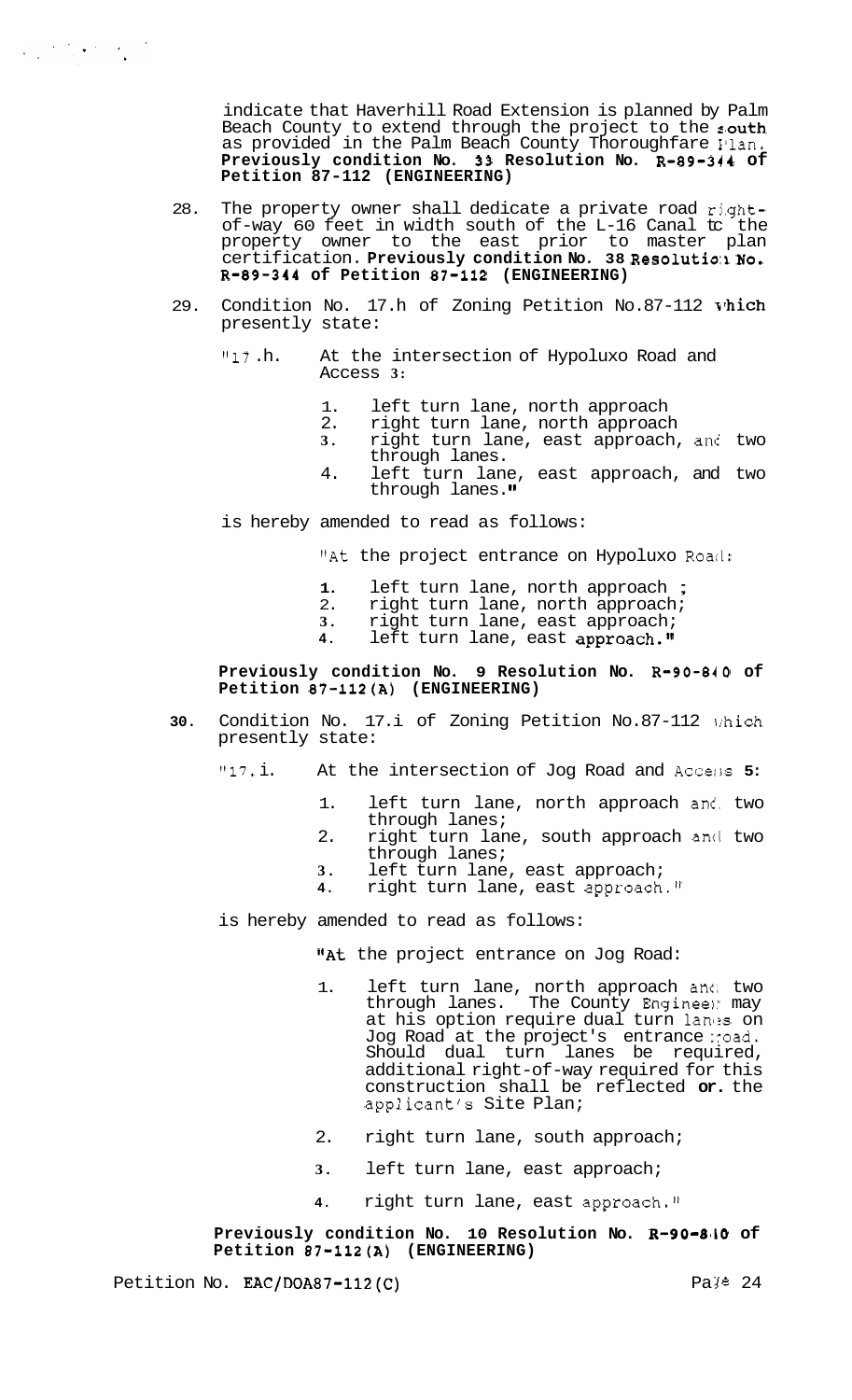- 31. Condition No. 10 of Zoning Petition No. 87-112 which **presently states:** 
	- **vllO. The Property owner shall provide permil:able construction plans or update the exi:!ting construction plans for the six-laning of Hypclluxo**  Road from Congress Avenue to 1-95. <sup>I</sup> hese **construction plans shall be approved by the Cclunty**  Engineer based upon Palm Beach County's minimum Construction Plan Standards as they presently  $\epsilon$ xist **or as they may from time to time be amended. These construction plans shall be completed and applroved by October 1, 1990. Plan costs shall be appx oved by the County Engineer. It is the responsibj lity**  of the petitioner to obtain all necessary permits."
	- **is hereby amended to read as follows:**

**"The Property Owner shall provide permil: able construction plans for the four-laning of Lartana Road, from Hagen Ranch Road to Lyons Eioad, including four lanes under the Florida Turnpike and appropriate underpass, as required by the Flcrida Department of Transportation, and approved by the County Engineer. These construction plans shall be approved by the County Engineer, based upon the County's minimum construction plan standards, as they presently exist or as they may from tima to time be amended. These construction plans shall be completed and approved by October 1, 1990. Plan costs shall be approved by the County Engineer. It is the responsibility of the petitioner to ohtain all necessary permits."** 

**Previously condition No. 11 Resolution No. R-90-843 of Petition 87-112(A) (MONITORING-ENGINEERING)** 

- **32. Condition No. 22 of Zoning Petition No. 87-112 which presently states:** 
	- **1'22. The property owner shall provide surety in the**  amount of 110% of the estimated cost for the off**site improvements listed in Condition No. 16 (6**  laning of Hypoluxo Road from Congress Avenue to I-**95), No. 17 (4-laning of Lantana Road from H[fgen Ranch Road to Lyons Road), No. 18 (6-laninc;' of Lantana Road from Military Trail to Congrcess Avenue), and No. 20 (intersection improvements). An estimated cost for the improvements incluiing plans and right-of-way shall be prepared by the property owner's engineer and submitted to the County Engineer within 120 days of the approval of the Resolution approving this project. Su. rety shall be required 60 days after acceptance of the**  cost estimate by the County Engineer. This Surety shall be reviewed on an annual basis by the County Engineer and updated with the new surety : ost **estimates. '1**

**is hereby amended to read as follows:** 

**"Prior to Master Plan approval or prior to March 1, L990 whichever shall first occur, the property owner sllall provide surety in the amount of 110% of the estimiited cost for all off-site improvements listed in Condi\*:ion No. 17 (4-laning of Lantana Road from Hagen Ranch Roa.l to**  Lyons Road), No. 18 (6-laning of Lantana Road ::rom **Military Trail to Congress Avenue), and No. 20 (intersection improvements) of Zoning Petition No. 87- 112. A Certified cost estimate for the 4-laning of** 

Petition No. EAC/DOA87-112(C) **Page** 25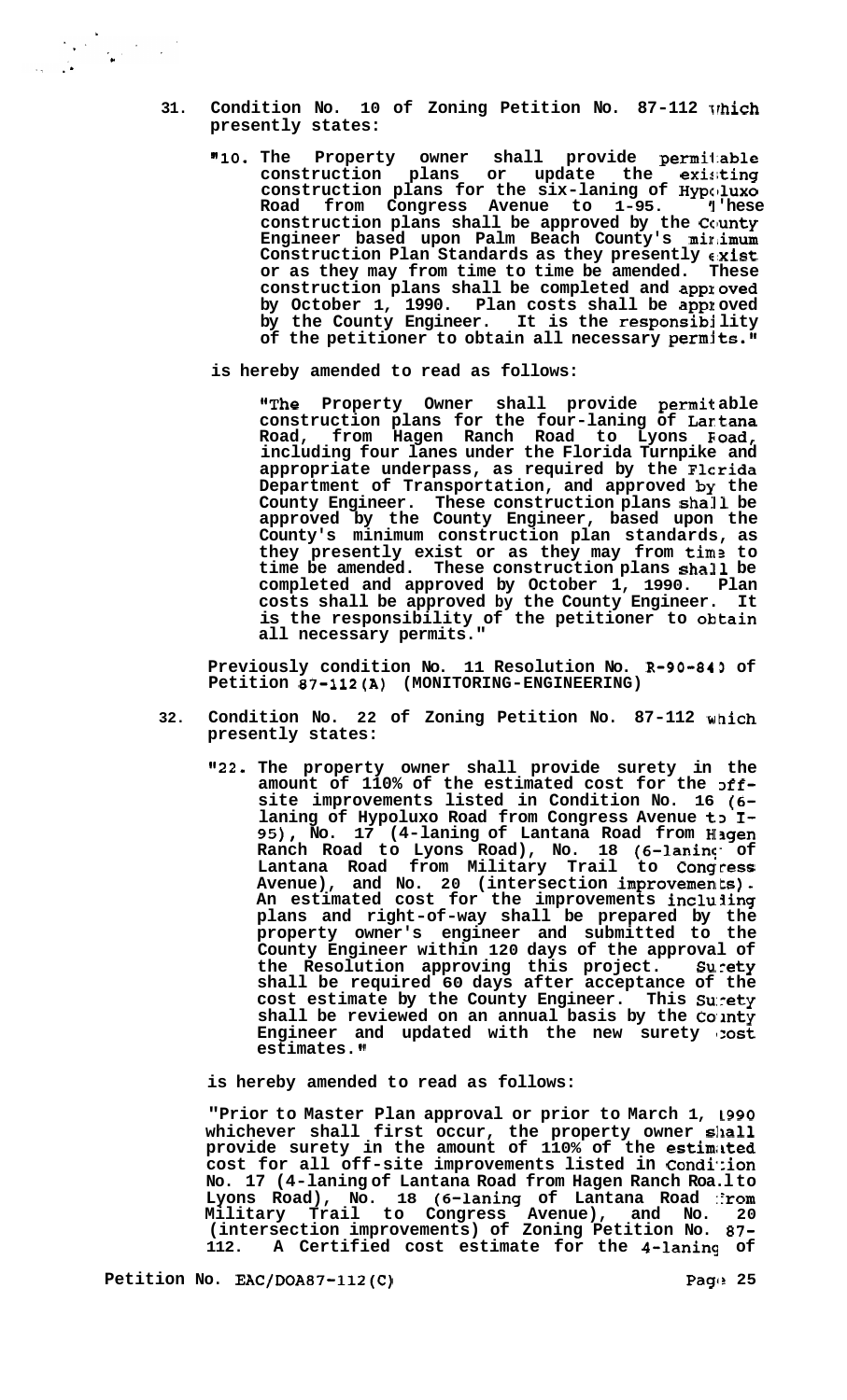Lantana Road and the 6-laning **of** Lantana Road and the intersection improvements including all plans and rightof-way documents shall be prepared by the propirty owner's engineer and submitted and approved by the  $\cos n t$ Engineer prior to March 1, 1990."

**PreViOUSly condition No. 12 Resolution NO. R-90-841) of Petition 87-112(A) (MONITORING-ENGINEERING)** 

- 33. Condition No. 23 of Zoning Petition No.87-112 which presently states:
	- "23. Property owner shall construct Haverhill Road Erom Lantana Road south to the south right-of-way Line of the L-17 Canal (including appropriate cinal crossing) when needed for internal access or when required by County Engineer for continuity. Construction shall be 2-lane compatible with a 5lane ultimate section on an 80 foot right-of-way (including bridge over the L-17 Canal) construction plans shall include a 5-lane bridge and a separate 2-lane bridge and on an alignment approved by the County Engineer. Included shall be construction Included shall be construction plans approved by the County Engineer and right-of-<br>way as approved by the County Engineer."

is hereby amended to read as follows:

"Property owner shall construct Haverhill Road Erom Lantana Road south to the south right-of-way line of the L-17 Canal (including appropriate cinal crossing) when needed for internal access or ahen required by County Engineer for continuity. Construction shall be 2/3 lane compatible with a **5**  lane ultimate section on an 80 foot right-of-way (including a bridge over the L-17 Cansl) . Construction plans shall include a 5-lane bridge and a separate 2-lane bridge and on an alignnent approved by the County Engineer. Included shall'be construction plans approved by the County Engineer and right-of-way as approved by the County<br>Engineer. Included in this construction shall be Included in this construction shall be dual turn lanes, east approach on Lantana Roai at Haverhill Road. This property owner shall be responsible for acquisition of any and all right-<br>of-way required for this construction. These **jual** turn lanes on Lantana Road shall be constructed at the time of the construction of Haverhill Road."

### **Previously condition No. 13 Resolution No. R-90-843 of Petition 87-112(A)**

- **34.** Condition **No.** 11 of Zoning Petition **No.** 87-112 which presently states:
	- **"11.** The property owners shall provide permitted construction plans for the four-laning of Lantana Road from Hagen Ranch Road to Lyons Road including a Glades Road type modification **to** the Turnpike overpass. These construction plans shall be approved by the County Engineer based upon Palm Beach County's minimum construction plan standards as they presently exist or as they may from time to time be amended. These construction plans shall be completed and approved by October **1, 1990.** Plan costs shall be approved by the County Engineer. It is the responsibility **of** the petitioner to obtain all necessary permits."

Petition No. EAC/DOA87-112(C) Petition Page 26